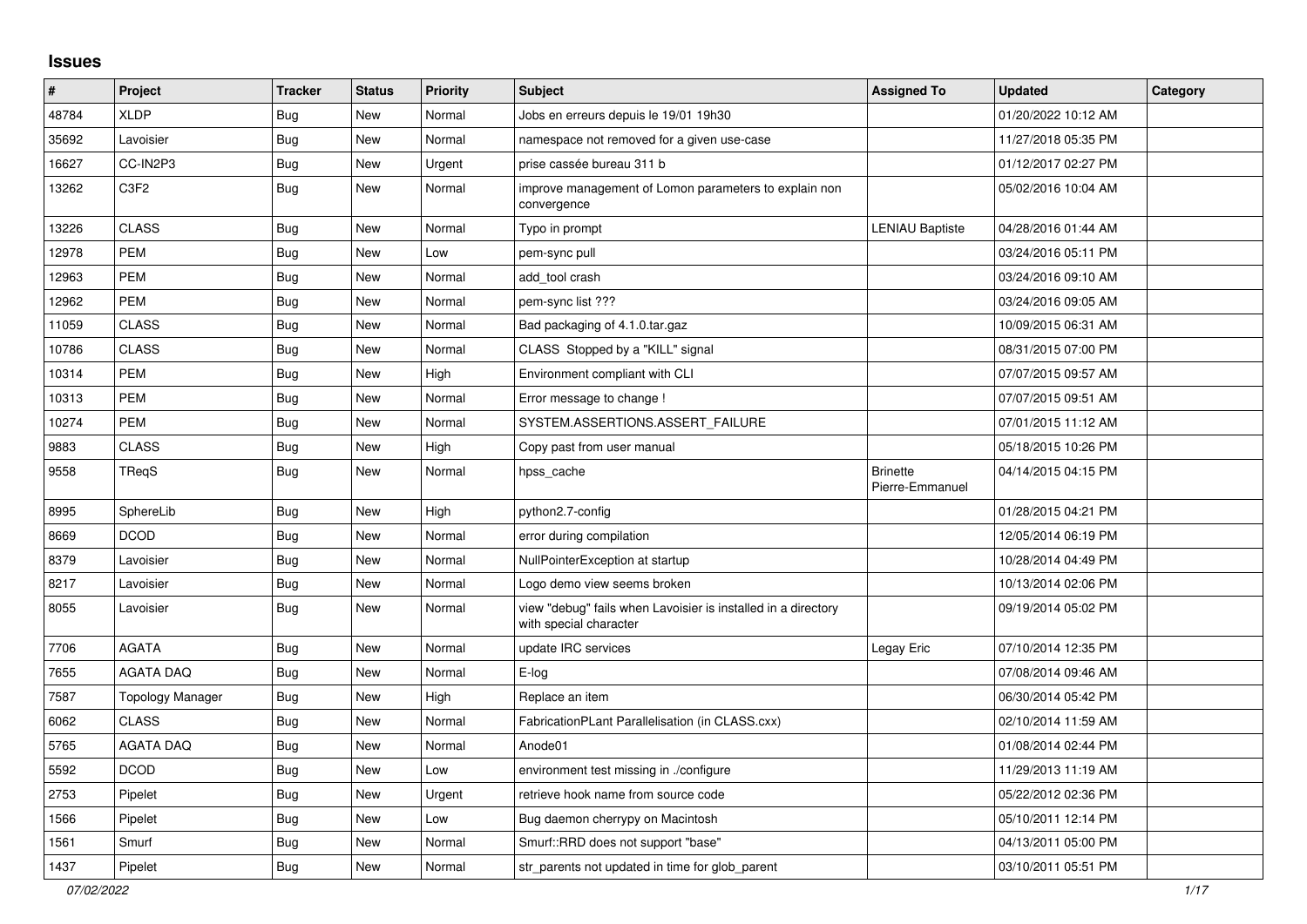| $\pmb{\#}$ | Project                 | <b>Tracker</b> | <b>Status</b> | <b>Priority</b> | <b>Subject</b>                                                                          | <b>Assigned To</b>   | <b>Updated</b>      | Category                         |
|------------|-------------------------|----------------|---------------|-----------------|-----------------------------------------------------------------------------------------|----------------------|---------------------|----------------------------------|
| 1003       | SphereLib               | <b>Bug</b>     | <b>New</b>    | Normal          | ps detection                                                                            |                      | 10/15/2010 01:51 PM |                                  |
| 938        | SphereLib               | Bug            | <b>New</b>    | Low             | Construction icosahedron                                                                |                      | 09/29/2010 11:32 AM |                                  |
| 714        | <b>TRegS</b>            | <b>Bug</b>     | <b>New</b>    | High            | Annuler un staging en cours                                                             |                      | 03/24/2015 04:34 PM |                                  |
| 432        | Smurf                   | <b>Bug</b>     | <b>New</b>    | High            | creation de fichiers vides                                                              |                      | 04/23/2021 11:44 AM |                                  |
| 351        | RIsngCons               | <b>Bug</b>     | <b>New</b>    | Urgent          | Refresh only on action                                                                  | <b>Puel Mattieu</b>  | 04/08/2016 04:07 PM |                                  |
| 9623       | Lavoisier               | Bug            | New           | Normal          | SynchronousCacheConnector stays in building state until the<br>calling view is finished |                      | 04/01/2015 06:21 PM | Adaptors                         |
| 1083       | Oval                    | Bug            | <b>New</b>    | Immediate       | oval log -gui                                                                           |                      | 11/16/2010 11:45 AM | <b>Command Line</b><br>Interface |
| 1082       | Oval                    | <b>Bug</b>     | <b>New</b>    | Low             | NO DIFF                                                                                 |                      | 11/16/2010 11:44 AM | <b>Command Line</b><br>Interface |
| 7566       | Lavoisier               | Bug            | <b>New</b>    | Low             | fields of view "form" are disabled when they have default value                         |                      | 06/27/2014 04:53 PM | Console                          |
| 7465       | Lavoisier               | <b>Bug</b>     | <b>New</b>    | Normal          | fix all the relative URL used by the web console                                        |                      | 06/17/2014 04:57 PM | Console                          |
| 7490       | <b>Topology Manager</b> | <b>Bug</b>     | <b>New</b>    | Normal          | Needed libp42.so.1                                                                      |                      | 06/19/2014 11:15 PM | Core TM                          |
| 7073       | <b>Topology Manager</b> | <b>Bug</b>     | <b>New</b>    | Normal          | Off on GTS tree                                                                         |                      | 05/07/2014 04:55 PM | Core TM                          |
| 7046       | <b>Topology Manager</b> | <b>Bug</b>     | <b>New</b>    | Normal          | password hardcoded                                                                      | Legay Eric           | 05/06/2014 09:54 AM | Core TM                          |
| 7040       | <b>Topology Manager</b> | <b>Bug</b>     | <b>New</b>    | Normal          | Fixing configure                                                                        |                      | 04/30/2014 03:46 PM | Core TM                          |
| 905        | Oval                    | Bug            | <b>New</b>    | Urgent          | Use of parenthesis in diffline regular expression                                       | <b>Chamont David</b> | 09/14/2010 06:17 PM | Diff command                     |
| 8380       | Lavoisier               | Bug            | New           | Normal          | remove attribute @evaluated from generated adaptors<br>documentation                    |                      | 10/28/2014 04:51 PM | Doc                              |
| 32         | Oval                    | <b>Bug</b>     | <b>New</b>    | Normal          | Write a more detailed configuration doc                                                 | <b>Chamont David</b> | 02/16/2009 07:18 PM | Documentation                    |
| 23257      | operations-portal-users | Bug            | <b>New</b>    | Normal          | Downtime notification admin page                                                        |                      | 10/25/2017 03:57 PM | Downtime<br>Notification         |
| 33857      | Lavoisier               | <b>Bug</b>     | <b>New</b>    | Normal          | post-processors namespace mapping must be defined in view                               |                      | 06/18/2018 01:29 PM | Engine                           |
| 12993      | <b>ENX</b>              | <b>Bug</b>     | <b>New</b>    | Normal          | _init.enx                                                                               | Dosme Nicolas        | 03/30/2016 02:37 PM | <b>ENX Core</b>                  |
| 5448       | <b>ENX</b>              | <b>Bug</b>     | <b>New</b>    | Normal          | configure enx                                                                           |                      | 10/30/2013 10:31 AM | <b>ENX Core</b>                  |
| 5447       | ENX                     | Bug            | New           | Low             | make distclean - DCOD                                                                   | Legay Eric           | 11/13/2013 04:05 PM | <b>ENX Core</b>                  |
| 3834       | <b>ENX</b>              | <b>Bug</b>     | <b>New</b>    | Low             | Removing data8 type for MM and MD                                                       |                      | 01/17/2013 06:08 PM | <b>ENX Core</b>                  |
| 7736       | Topology Manager        | Bug            | New           | High            | Generate electronic config files without GTS                                            | Legay Eric           | 09/22/2014 05:12 PM | <b>GUI</b>                       |
| 26         | Oval                    | <b>Bug</b>     | <b>New</b>    | Low             | Commands options not well propagated, when declared within<br>an OvalFile               | <b>Chamont David</b> | 02/16/2009 06:50 PM | Implementation                   |
| 25         | Oval                    | <b>Bug</b>     | <b>New</b>    | Low             | Temporary files after a crash                                                           | <b>Chamont David</b> | 02/16/2009 06:46 PM | Implementation                   |
| 22         | Oval                    | Bug            | <b>New</b>    | Low             | Deliver messages when ISA fails                                                         | <b>Chamont David</b> | 02/16/2009 06:22 PM | Implementation                   |
| 28         | Oval                    | <b>Bug</b>     | <b>New</b>    | Low             | "oval validate" should remove differences in "oval log"                                 | <b>Chamont David</b> | 12/08/2010 09:47 PM | Other                            |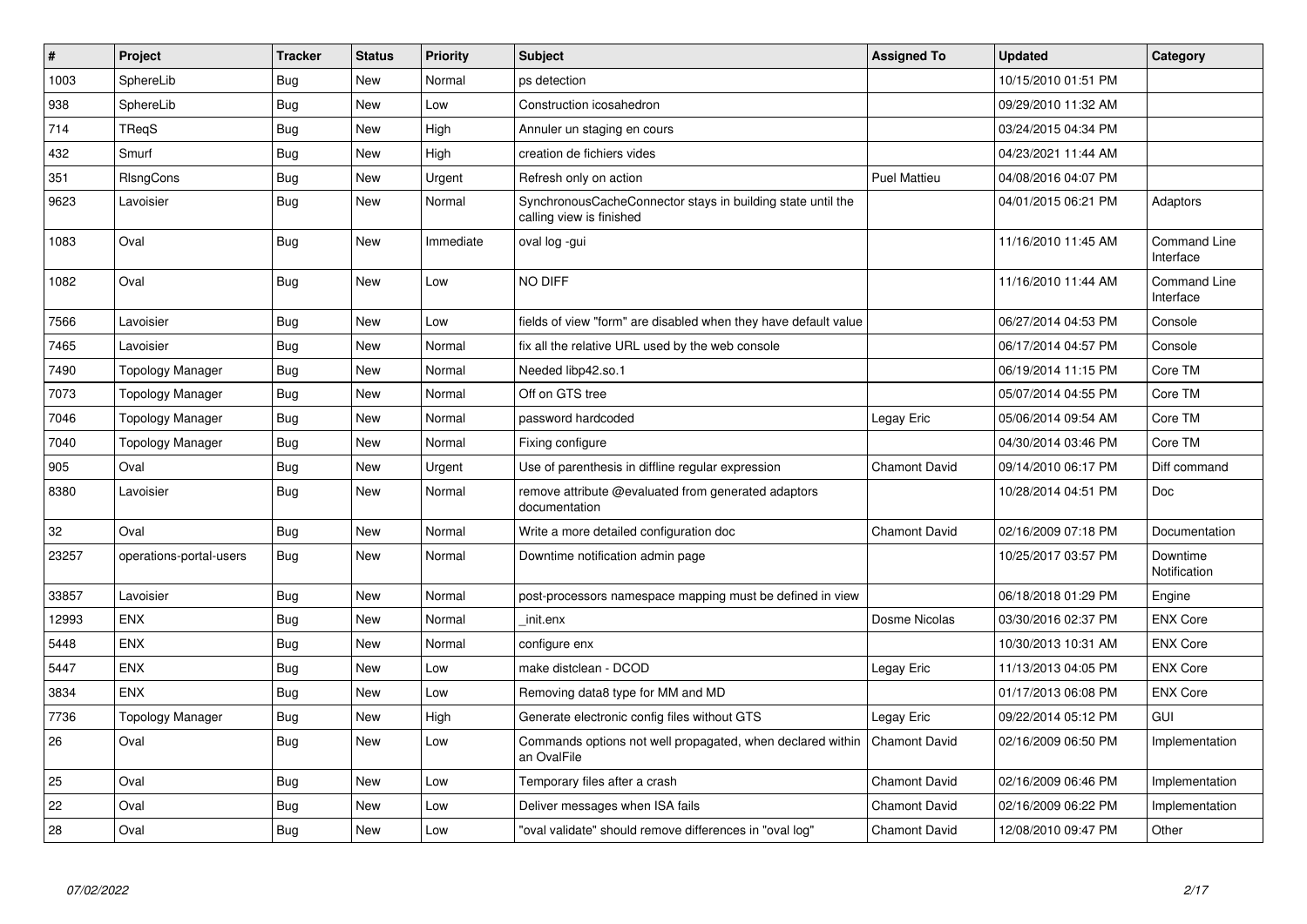| $\vert$ # | Project   | <b>Tracker</b> | <b>Status</b> | <b>Priority</b> | Subject                                                                                                                   | <b>Assigned To</b>     | <b>Updated</b>      | Category                        |
|-----------|-----------|----------------|---------------|-----------------|---------------------------------------------------------------------------------------------------------------------------|------------------------|---------------------|---------------------------------|
| 21        | Oval      | <b>Bug</b>     | New           | Normal          | What happens when a subdirectory is reused in several<br>environments?                                                    | <b>Chamont David</b>   | 02/16/2009 07:00 PM | OvalFile                        |
| 172       | Oval      | <b>Bug</b>     | New           | Urgent          | Automatic variables                                                                                                       | <b>Chamont David</b>   | 10/02/2009 02:24 PM | Run command                     |
| 27        | Oval      | <b>Bug</b>     | New           | Low             | Some commands should not require a current valid directory                                                                | <b>Chamont David</b>   | 02/16/2009 06:51 PM | Site Customization<br>& Flavors |
| 20738     | Lavoisier | <b>Bug</b>     | New           | Low             | Stacktrace                                                                                                                |                        | 08/30/2017 10:39 AM | Stacktrace                      |
| 4068      | Pipelet   | <b>Bug</b>     | <b>New</b>    | High            | Tagging works randomly with konqueror                                                                                     |                        | 03/07/2013 10:39 AM | Web                             |
| 29154     | Lavoisier | <b>Bug</b>     | New           | Normal          | wrong context when mixing <element-create-as-parent> and<br/><element-create></element-create></element-create-as-parent> | Reynaud Sylvain        | 03/06/2018 11:09 AM | <b>XML Template</b><br>Engine   |
| 27459     | Lavoisier | <b>Bug</b>     | New           | Normal          | namespace disappear when root node is renamed                                                                             | Reynaud Sylvain        | 01/31/2018 02:44 PM | <b>XML Template</b><br>Engine   |
| 26766     | Lavoisier | <b>Bug</b>     | New           | Low             | prefix-namespace mapping is moved to the wrong node                                                                       | Reynaud Sylvain        | 01/03/2018 05:32 PM | <b>XML Template</b><br>Engine   |
| 11100     | Lavoisier | <b>Bug</b>     | New           | Normal          | <element-ignore> should not remove the namespace<br/>declaration (xmlns)</element-ignore>                                 |                        | 10/16/2015 01:48 PM | <b>XML Template</b><br>Engine   |
| 48757     | LabInvent | Feature        | <b>New</b>    | Immediate       | *** F - DIVERS TODO (à dispatcher)                                                                                        | <b>Pallier Etienne</b> | 01/19/2022 04:12 PM |                                 |
| 47957     | LabInvent | Feature        | New           | Normal          | *** F - ENTITY - Les GROUPES (de User ou Materiel) :<br>Thématique, Métier, Projet, Site (+ Pole ou Service ?)            |                        | 12/13/2021 11:12 AM |                                 |
| 47951     | LabInvent | Feature        | New           | Normal          | *** F - Etiquettes & Imprimantes                                                                                          |                        | 11/30/2021 01:42 PM |                                 |
| 47932     | LabInvent | Feature        | New           | Normal          | *** F - DOC (documentation)                                                                                               |                        | 11/30/2021 01:10 PM |                                 |
| 47921     | LabInvent | Feature        | New           | Immediate       | *** F - Framework CakePhp                                                                                                 |                        | 12/02/2021 04:45 PM |                                 |
| 47895     | LabInvent | Feature        | New           | Normal          | *** F - ENTITY - Documents attachés (à Materiel ou Suivi)                                                                 |                        | 12/13/2021 11:09 AM |                                 |
| 47875     | LabInvent | Feature        | New           | Urgent          | *** F - ENTITY GÉNÉRIQUE - Actions & Vues génériques (&<br>Refactorisation)                                               |                        | 12/01/2021 11:21 AM |                                 |
| 47869     | LabInvent | Feature        | <b>New</b>    | Normal          | *** F - Tests                                                                                                             |                        | 12/06/2021 02:28 PM |                                 |
| 47866     | LabInvent | Feature        | New           | Urgent          | *** F - Installation                                                                                                      |                        | 12/13/2021 11:08 AM |                                 |
| 47865     | LabInvent | Feature        | New           | Normal          | *** F - Configuration générale                                                                                            |                        | 12/13/2021 11:06 AM |                                 |
| 47864     | LabInvent | Feature        | New           | Normal          | *** F - ENTITY - Autres                                                                                                   |                        | 11/30/2021 12:57 PM |                                 |
| 47863     | LabInvent | Feature        | New           | High            | *** F - ENTITY - Users                                                                                                    |                        | 11/30/2021 03:43 PM |                                 |
| 47862     | LabInvent | Feature        | New           | Normal          | *** F - ENTITY - Prets (de Materiel)                                                                                      |                        | 12/13/2021 11:10 AM |                                 |
| 47861     | LabInvent | Feature        | New           | Urgent          | *** F - ENTITY - Suivis (de Materiel ou User)                                                                             |                        | 12/13/2021 11:10 AM |                                 |
| 47860     | LabInvent | Feature        | New           | Immediate       | *** F - ENTITY - Materiels                                                                                                |                        | 01/19/2022 03:51 PM |                                 |
| 45485     | PyROS     | Feature        | New           | High            | **** D0 - GENERAL, ADMINISTRATIVE & TECHNICAL                                                                             |                        | 03/16/2022 04:53 PM |                                 |
| 45484     | PyROS     | Feature        | New           | Normal          | **** D5 - Images management (L1-L2)                                                                                       |                        | 02/02/2022 02:36 PM |                                 |
| 45483     | PyROS     | Feature        | New           | High            | **** D4 - Images production (L0)                                                                                          |                        | 03/16/2022 07:28 AM |                                 |
| 45482     | PyROS     | Feature        | New           | High            | **** D3 - Sequences submission & plannig                                                                                  |                        | 02/22/2022 03:01 PM |                                 |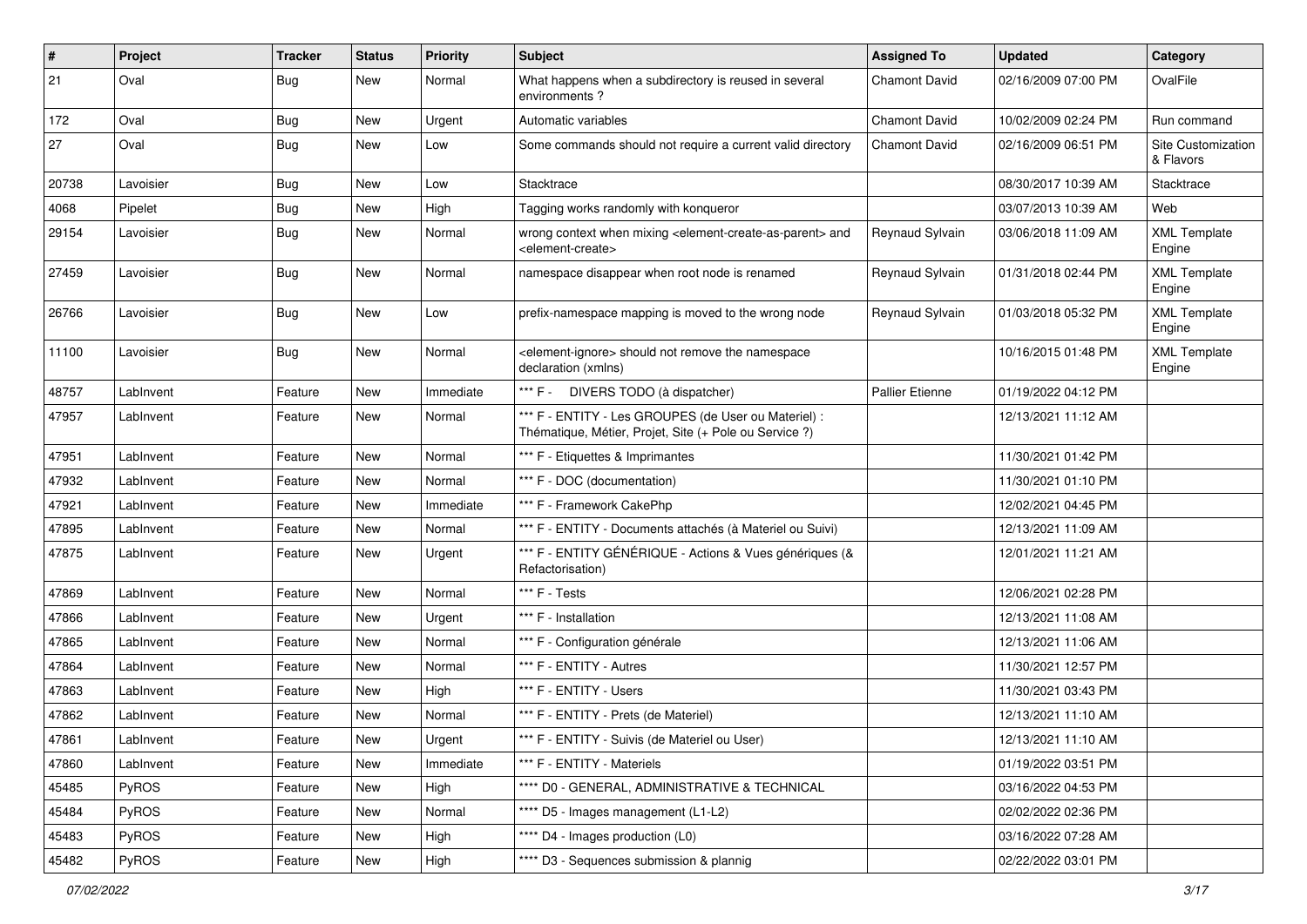| $\sharp$ | <b>Project</b>    | <b>Tracker</b> | <b>Status</b> | <b>Priority</b> | <b>Subject</b>                                                                                                                           | <b>Assigned To</b> | <b>Updated</b>      | Category |
|----------|-------------------|----------------|---------------|-----------------|------------------------------------------------------------------------------------------------------------------------------------------|--------------------|---------------------|----------|
| 45481    | PyROS             | Feature        | New           | Normal          | **** D2 - Users & Programs                                                                                                               |                    | 03/29/2022 09:17 AM |          |
| 45480    | PyROS             | Feature        | New           | High            | **** D1 - System Security & Control                                                                                                      |                    | 06/29/2022 07:39 AM |          |
| 44721    | PyROS             | Feature        | New           | Normal          | *** GF4 - QUAL - Quality & Tests - High level tests (integration<br>& functional), plan tests, validation des exigences (qualif)         |                    | 03/16/2022 04:55 PM |          |
| 44661    | PyROS             | Feature        | New           | Normal          | *** SF13 - IAF - Images Fetching (quicklook & download)                                                                                  |                    | 03/15/2022 04:49 PM |          |
| 44659    | PyROS             | Feature        | New           | Normal          | *** GF3 - INFRA - Hardware, Operating System, Network,<br>Security & Safety                                                              |                    | 03/16/2022 04:51 PM |          |
| 44658    | PyROS             | Feature        | New           | High            | *** SF15 - SST - START&STOP - System Startup (launch),<br>monitoring, and Shutdown                                                       |                    | 06/28/2022 10:06 PM |          |
| 44584    | PyROS             | Feature        | New           | Normal          | *** SF10 - CAL - Calibration (Dark/Bias/Flat)                                                                                            |                    | 03/15/2022 04:48 PM |          |
| 44514    | PyROS             | Feature        | New           | Normal          | *** SF11 - IPC - Images Processing (Grenouille)                                                                                          | Klotz Alain        | 03/15/2022 04:44 PM |          |
| 44172    | PyROS             | Feature        | New           | High            | *** SF14 - OCF - Observatory Unit & Site Configuration                                                                                   |                    | 01/29/2022 01:24 AM |          |
| 44165    | PyROS             | Feature        | New           | Normal          | *** SF16 - DSH - General monitoring : Dashboard (website)                                                                                |                    | 06/29/2022 07:24 AM |          |
| 44164    | PyROS             | Feature        | New           | Normal          | *** SF12 - IAN - Images Analysis (Triton)                                                                                                |                    | 03/15/2022 04:48 PM |          |
| 44163    | PyROS             | Feature        | New           | Normal          | *** SF09 - CMC - Command Control - Telescope &<br>Instruments Control & Monitoring (DeviceController,<br>AgentDevice)                    |                    | 03/16/2022 07:28 AM |          |
| 44162    | PyROS             | Feature        | New           | High            | *** SF08 - EXE (SOX) - Observation Sequence (SO)<br>eXecution                                                                            |                    | 03/15/2022 04:46 PM |          |
| 44161    | PyROS             | Feature        | New           | High            | *** SF04 - SPV - System Coordination & Supervision :<br>Majordome (Conducting) (head)                                                    |                    | 06/29/2022 07:39 AM |          |
| 44160    | PyROS             | Feature        | New           | Normal          | *** SF07 - PLN - Observation Sequences Planning &<br>Scheduling                                                                          |                    | 03/15/2022 04:46 PM |          |
| 44159    | PyROS             | Feature        | New           | Normal          | *** SF03 - ENV - Environment Monitoring (int/ext, observatory<br>& weather)                                                              |                    | 05/05/2022 09:54 AM |          |
| 44158    | PyROS             | Feature        | New           | Normal          | *** SF06 - ALR - Alerts Management                                                                                                       |                    | 03/15/2022 04:46 PM |          |
| 44153    | PyROS             | Feature        | New           | Normal          | *** SF05 - SEQ - Observation Sequences Management                                                                                        | Koralewski Alexis  | 02/23/2022 10:45 AM |          |
| 44151    | PyROS             | Feature        | New           | High            | *** GF1 - PROJ - Project management, documentation,<br>formation des utilisateurs, interfaces, plan de justification de la<br>définition |                    | 01/31/2022 11:32 AM |          |
| 44148    | PyROS             | Feature        | New           | High            | *** GF2 - INST - Config, Install, udpate, deploy (IRAP, CNES,<br>TAROT)                                                                  |                    | 03/16/2022 07:27 AM |          |
| 37910    | Lavoisier         | Feature        | New           | High            | do not log AdaptorException when they are already sent to the<br>user                                                                    |                    | 07/25/2019 09:41 AM |          |
| 37461    | Lavoisier         | Feature        | New           | Normal          | add support for jdk 11                                                                                                                   |                    | 04/25/2019 01:53 PM |          |
| 37409    | TReqS             | Feature        | New           | Normal          | Statistiques sur les queues dans les logs                                                                                                |                    | 04/11/2019 01:40 PM |          |
| 34801    | Lavoisier         | Feature        | New           | Normal          | add support for attribute @if in element view/variable                                                                                   |                    | 07/31/2018 12:57 PM |          |
| 31881    | Narval Standalone | Feature        | New           | Normal          | Logs de l'instance                                                                                                                       | Théo Le Guen       | 04/24/2018 03:59 PM |          |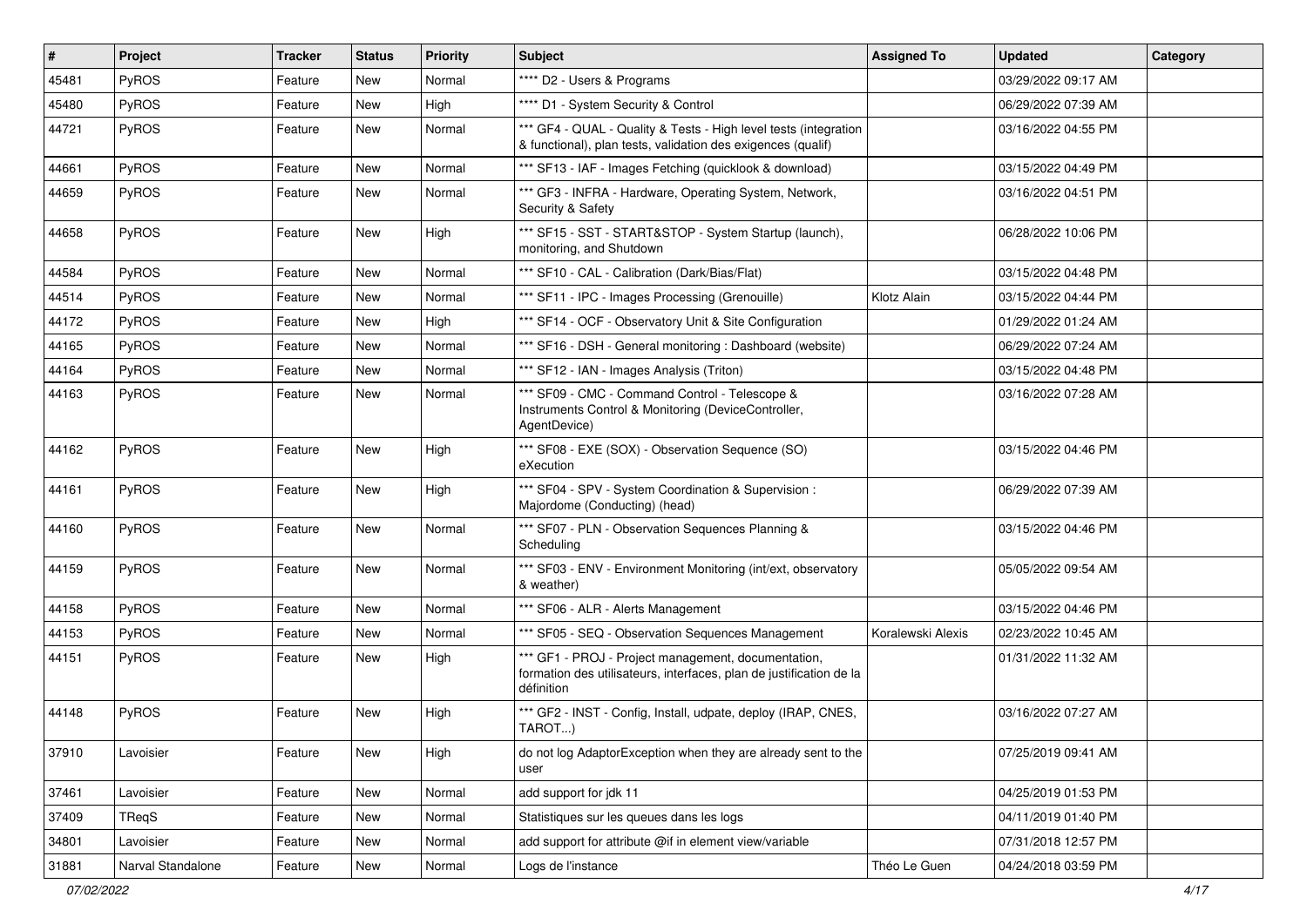| $\vert$ # | Project                 | <b>Tracker</b> | <b>Status</b> | <b>Priority</b> | <b>Subject</b>                                                                            | <b>Assigned To</b>       | <b>Updated</b>      | Category |
|-----------|-------------------------|----------------|---------------|-----------------|-------------------------------------------------------------------------------------------|--------------------------|---------------------|----------|
| 12976     | <b>PEM</b>              | Feature        | <b>New</b>    | Low             | pem-sync co_pem                                                                           |                          | 03/24/2016 05:00 PM |          |
| 12975     | <b>PEM</b>              | Feature        | <b>New</b>    | Normal          | pem-sync co_pem                                                                           |                          | 03/24/2016 04:54 PM |          |
| 12974     | <b>PEM</b>              | Feature        | New           | Normal          | pem-sync cp_pem                                                                           |                          | 03/24/2016 04:52 PM |          |
| 12961     | <b>PEM</b>              | Feature        | <b>New</b>    | Normal          | PEM version                                                                               |                          | 03/24/2016 09:03 AM |          |
| 11484     | Lavoisier               | Feature        | New           | Low             | improve command "lavoisier-upgrade.sh"                                                    |                          | 04/10/2018 11:06 AM |          |
| 10871     | <b>CLASS</b>            | Feature        | <b>New</b>    | Normal          | <b>Nominal Power</b>                                                                      |                          | 09/10/2015 05:27 PM |          |
| 10273     | <b>PEM</b>              | Feature        | New           | Normal          | Easier configuration process                                                              |                          | 07/01/2015 11:11 AM |          |
| 10255     | <b>CLASS</b>            | Feature        | New           | Normal          | Take into account Load Factor Evolution                                                   | <b>MOUGINOT Baptiste</b> | 06/26/2015 11:33 AM |          |
| 10227     | <b>CLASS</b>            | Feature        | New           | Immediate       | <b>MURE GUI</b>                                                                           | <b>MOUGINOT Baptiste</b> | 06/23/2015 01:36 PM |          |
| 9799      | Lavoisier               | Feature        | <b>New</b>    | Normal          | esxl function missing : add-duration                                                      |                          | 04/30/2015 11:00 AM |          |
| 9790      | <b>CLASS</b>            | Feature        | New           | High            | neutron & y Spectrum calculation                                                          |                          | 04/29/2015 12:15 PM |          |
| 9789      | <b>CLASS</b>            | Feature        | New           | Normal          | Multi Stream in EQM                                                                       |                          | 04/29/2015 12:12 PM |          |
| 9788      | <b>CLASS</b>            | Feature        | <b>New</b>    | Normal          | Multi Stream in FabricationPlant                                                          |                          | 04/29/2015 12:10 PM |          |
| 9787      | <b>CLASS</b>            | Feature        | <b>New</b>    | Normal          | Multi Stream in FabricationPlant/EQM                                                      |                          | 04/29/2015 12:10 PM |          |
| 9704      | Lavoisier               | Feature        | <b>New</b>    | Normal          | add option --override to lavoisier-upgrade.sh                                             |                          | 04/15/2015 10:07 AM |          |
| 9534      | Pipelet                 | Feature        | <b>New</b>    | Normal          | logging of stdout and stderr                                                              |                          | 03/25/2015 02:31 PM |          |
| 8668      | <b>DCOD</b>             | Feature        | <b>New</b>    | Normal          | filterdiff is missing                                                                     |                          | 12/05/2014 06:17 PM |          |
| 8667      | <b>DCOD</b>             | Feature        | <b>New</b>    | Normal          | uuid missing                                                                              |                          | 12/05/2014 06:14 PM |          |
| 8369      | LC <sub>2</sub>         | Feature        | <b>New</b>    | Normal          | Standardize by relying on GNU getopt instead of proprietary<br>cmdline                    | Lafage Vincent           | 10/27/2014 07:06 PM |          |
| 8262      | Pipelet                 | Feature        | <b>New</b>    | Normal          | LocalRepository: recursive search of segment source script                                |                          | 10/19/2014 05:13 PM |          |
| 8132      | Lavoisier               | Feature        | <b>New</b>    | Normal          | support attribute @first-child-attributes in <element></element>                          |                          | 09/30/2014 04:28 PM |          |
| 8099      | LC <sub>2</sub>         | Feature        | New           | High            | Add business rule forbidding empty CRT-DSP configuration<br>(at least 1 manu per CRT DSP) | Lafage Vincent           | 10/27/2014 07:00 PM |          |
| 7811      | Lavoisier               | Feature        | <b>New</b>    | Normal          | support server-side argument validation with XPath                                        |                          | 07/30/2014 05:05 PM |          |
| 7460      | Lavoisier               | Feature        | New           | High            | support HTTP proxy                                                                        |                          | 02/17/2015 01:04 PM |          |
| 7385      | <b>CLASS</b>            | Feature        | <b>New</b>    | High            | <b>GUI devellopment</b>                                                                   | LENIAU Baptiste          | 04/29/2015 12:15 PM |          |
| 7380      | <b>CLASS</b>            | Feature        | <b>New</b>    | High            | ReactorFacility                                                                           | <b>LENIAU Baptiste</b>   | 06/11/2014 11:06 AM |          |
| 7379      | <b>CLASS</b>            | Feature        | New           | Normal          | FrontEnd                                                                                  | <b>MOUGINOT Baptiste</b> | 06/11/2014 11:05 AM |          |
| 7037      | <b>Topology Manager</b> | Feature        | <b>New</b>    | Normal          | Configuration file for TM                                                                 |                          | 04/30/2014 03:11 PM |          |
| 6748      | <b>CLASS</b>            | Feature        | New           | Normal          | Charger un parc présimulé à partir du .root                                               |                          | 04/03/2014 11:36 AM |          |
| 5799      | <b>AGATA DAQ</b>        | Feature        | <b>New</b>    | High            | ELOG not available from GSI guest network                                                 | <b>Aubert Yann</b>       | 01/15/2014 05:54 PM |          |
| 5757      | <b>Topology Manager</b> | Feature        | <b>New</b>    | Low             | Topology manager- error detection in mezzanine                                            |                          | 01/07/2014 01:29 PM |          |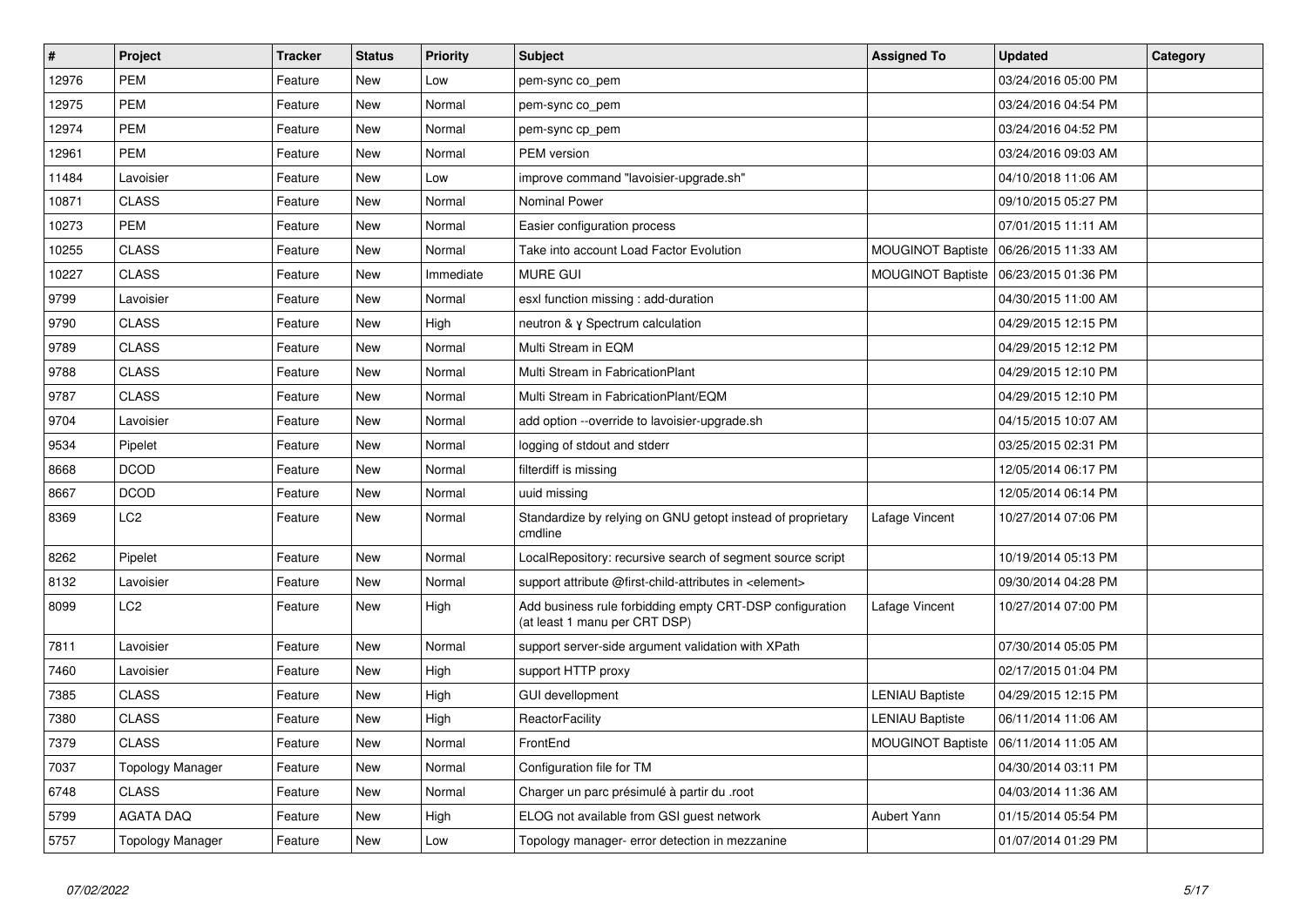| $\sharp$ | <b>Project</b>                       | <b>Tracker</b> | <b>Status</b> | <b>Priority</b> | <b>Subject</b>                                                    | <b>Assigned To</b>  | <b>Updated</b>      | Category |
|----------|--------------------------------------|----------------|---------------|-----------------|-------------------------------------------------------------------|---------------------|---------------------|----------|
| 5751     | Electronic Control and<br>Monitoring | Feature        | New           | Low             | buildcfg with some error message                                  |                     | 01/06/2014 05:43 PM |          |
| 5736     | <b>AGATA DAQ</b>                     | Feature        | New           | High            | Would like to have access to GSI printers                         | Aubert Yann         | 01/06/2014 09:22 AM |          |
| 5729     | <b>Topology Manager</b>              | Feature        | New           | Low             | Title in firefox                                                  |                     | 01/03/2014 06:58 PM |          |
| 5726     | <b>Topology Manager</b>              | Feature        | New           | Normal          | Display                                                           |                     | 01/06/2014 09:21 AM |          |
| 5503     | <b>DCOD</b>                          | Feature        | New           | Low             | test ada 2012 in ./configure                                      |                     | 11/13/2013 04:54 PM |          |
| 5377     | <b>CLASS</b>                         | Feature        | New           | Low             | enrichment factory                                                |                     | 10/21/2013 03:15 PM |          |
| 5376     | <b>CLASS</b>                         | Feature        | New           | Low             | Reactor batch creation                                            |                     | 10/21/2013 03:14 PM |          |
| 5350     | <b>CLASS</b>                         | Feature        | New           | Low             | Set some quality criteria on Pu when building a MOX fuel          |                     | 10/22/2013 11:50 AM |          |
| 5329     | <b>CLASS</b>                         | Feature        | New           | Low             | Power density                                                     |                     | 10/14/2013 05:58 PM |          |
| 4937     | <b>DCOD</b>                          | Feature        | New           | Low             | Implement Hobbit/Zabbix scripts                                   | <b>Grave Xavier</b> | 08/27/2013 11:19 AM |          |
| 3992     | Pipelet                              | Feature        | New           | Low             | directory in data with specific color                             |                     | 02/20/2013 05:19 PM |          |
| 3043     | APCScheduler                         | Feature        | New           | Low             | option submit                                                     | Colley Jean-Marc    | 03/10/2016 12:43 PM |          |
| 3039     | APCScheduler                         | Feature        | New           | Normal          | création de tarball sans exécutable                               |                     | 07/31/2012 06:11 PM |          |
| 3022     | <b>AGATA DAQ</b>                     | Feature        | New           | Low             | [ELOG] change the "From"                                          |                     | 07/26/2012 10:18 AM |          |
| 2118     | LC <sub>2</sub>                      | Feature        | New           | Low             | Prepare the Command Line Interface of validator to parse<br>rdRam | Lafage Vincent      | 10/20/2011 04:20 PM |          |
| 2112     | LC <sub>2</sub>                      | Feature        | New           | Low             | Rorc lib                                                          |                     | 04/08/2013 06:11 PM |          |
| 2076     | LC <sub>2</sub>                      | Feature        | New           | Low             | Finer grained report for boot Crocus script                       |                     | 10/11/2011 02:18 PM |          |
| 1299     | APCScheduler                         | Feature        | New           | High            | Utilisation de python, numpy, scipy,                              | Colley Jean-Marc    | 02/10/2011 11:07 AM |          |
| 959      | SphereLib                            | Feature        | New           | Low             | intégrer ginp                                                     |                     | 10/06/2010 11:30 AM |          |
| 890      | SphereLib                            | Feature        | New           | Low             | spline with order $!= 3$                                          |                     | 09/06/2010 03:08 PM |          |
| 755      | SphereLib                            | Feature        | New           | Normal          | Parallélisation de cat2mask                                       |                     | 06/14/2010 04:34 PM |          |
| 754      | SphereLib                            | Feature        | New           | Normal          | Parallélisation de la routine apodize mask                        |                     | 06/14/2010 04:33 PM |          |
| 748      | Pipelet                              | Feature        | New           | Low             | Git and CVS repositories                                          | Le Jeune Maude      | 03/11/2011 11:41 AM |          |
| 631      | ftsmonitor                           | Feature        | New           | Low             | History of a DN access                                            |                     | 10/22/2010 10:10 AM |          |
| 597      | Oval                                 | Feature        | New           | Normal          | YAML comme langage de configuration ?                             |                     | 05/11/2010 01:36 PM |          |
| 520      | TReqS                                | Feature        | New           | Normal          | Communication entre Serveur et Client sans Base de<br>données     |                     | 03/24/2015 04:37 PM |          |
| 517      | TReqS                                | Feature        | New           | Normal          | Outils d'administation pour Treqs                                 |                     | 03/24/2015 04:29 PM |          |
| 516      | TReqS                                | Feature        | New           | Normal          | Désactiver des queues                                             |                     | 03/24/2015 04:24 PM |          |
| 500      | TReqS                                | Feature        | New           | Low             | Injecter les information d'opération vers COLLOS                  |                     | 03/24/2015 04:29 PM |          |
| 425      | TReqS                                | Feature        | New           | Low             | Durée de vie des métadata                                         |                     | 03/24/2015 04:30 PM |          |
| 423      | TReqS                                | Feature        | New           | High            | Écrire une toolbox pour administration                            |                     | 03/24/2015 04:40 PM |          |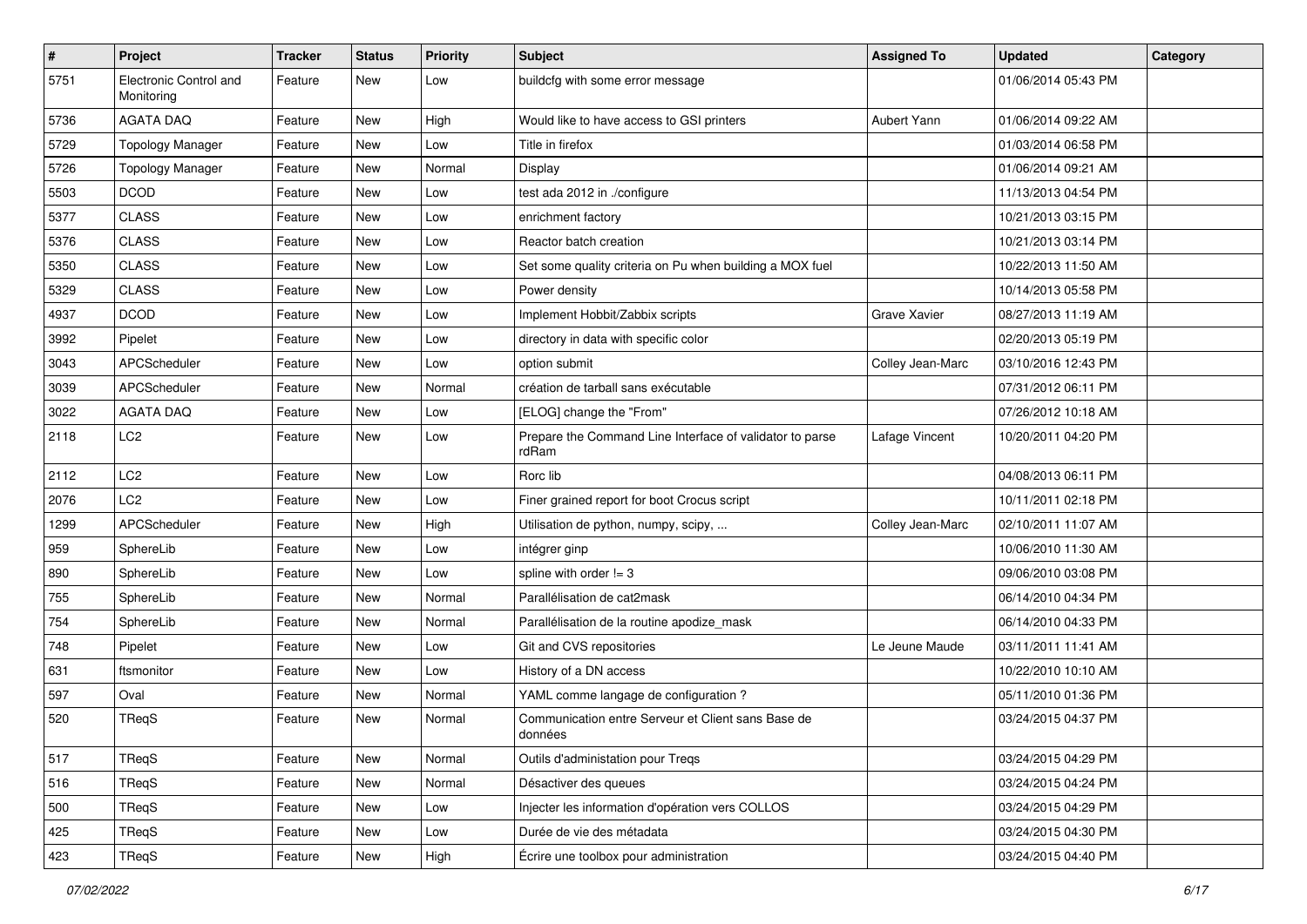| $\pmb{\#}$ | Project   | <b>Tracker</b> | <b>Status</b> | <b>Priority</b> | Subject                                                                         | <b>Assigned To</b>  | <b>Updated</b>      | Category |
|------------|-----------|----------------|---------------|-----------------|---------------------------------------------------------------------------------|---------------------|---------------------|----------|
| 388        | TReqS     | Feature        | New           | High            | Possibilités d'interactions avec le serveur TReqS                               |                     | 03/24/2015 04:06 PM |          |
| 202        | Smurf     | Feature        | <b>New</b>    | Low             | Smurf::DB::Getopt add fping to smelect                                          |                     | 10/21/2009 04:46 PM |          |
| 187        | RIsngCons | Feature        | New           | Low             | Abort limit/delete/ack                                                          | <b>Puel Mattieu</b> | 10/07/2009 01:08 PM |          |
| 186        | RIsngCons | Feature        | New           | Normal          | Flood limit                                                                     | <b>Puel Mattieu</b> | 10/07/2009 01:07 PM |          |
| 93         | RIsngCons | Feature        | New           | Low             | Touche pour forcer le renouvellement de cache                                   |                     | 03/31/2009 10:16 AM |          |
| 87         | RIsngCons | Feature        | New           | Low             | Limiter la taille du cache                                                      |                     | 03/30/2009 03:32 PM |          |
| 86         | RIsngCons | Feature        | New           | Low             | Tris dynamiques                                                                 |                     | 03/30/2009 03:31 PM |          |
| 11915      | Lavoisier | Feature        | New           | Normal          | change the parameters of plugin ChartRenderer                                   |                     | 02/05/2016 12:25 PM | Adaptors |
| 10315      | Lavoisier | Feature        | New           | Normal          | Index size of IndexedFileCache plugin is limited by the max<br>number of inodes |                     | 07/07/2015 10:12 AM | Adaptors |
| 9778       | Lavoisier | Feature        | New           | Normal          | support cookies in HTTPConnector                                                |                     | 04/28/2015 01:39 PM | Adaptors |
| 9607       | Lavoisier | Feature        | New           | Normal          | Add SAML 2.0 support in Lavoisier                                               |                     | 04/01/2015 11:32 AM | Adaptors |
| 9560       | Lavoisier | Feature        | New           | Normal          | SurroundSerializer should ignore header lines (starting with<br>$<$ ?)          |                     | 03/30/2015 10:17 AM | Adaptors |
| 9559       | Lavoisier | Feature        | New           | Normal          | develop a TextRenderer plugin                                                   |                     | 03/30/2015 10:15 AM | Adaptors |
| 9467       | Lavoisier | Feature        | New           | Normal          | improve flexibility of JSONRenderer                                             |                     | 03/16/2015 01:54 PM | Adaptors |
| 8260       | Lavoisier | Feature        | New           | Normal          | develop plugin ElementProcessor                                                 |                     | 10/17/2014 07:10 PM | Adaptors |
| 8259       | Lavoisier | Feature        | New           | Normal          | support parameter "renderer" in ZipRenderer and<br>GZipRenderer                 |                     | 10/17/2014 07:08 PM | Adaptors |
| 8240       | Lavoisier | Feature        | New           | Normal          | LDAPConnector/LDIFSerializer should generate data in DSML<br>format             |                     | 10/15/2014 06:02 PM | Adaptors |
| 7649       | Lavoisier | Feature        | New           | Normal          | develop a XMLTemplateProcessor plugin                                           |                     | 07/04/2014 05:52 PM | Adaptors |
| 6864       | Lavoisier | Feature        | New           | Low             | support IP v6 in adaptor IPAddressAuthenticator                                 | Schwarz Lionel      | 04/15/2014 02:11 PM | Adaptors |
| 6687       | Lavoisier | Feature        | New           | Low             | develop a CronTrigger                                                           |                     | 03/27/2014 04:36 PM | Adaptors |
| 6360       | Lavoisier | Feature        | New           | Low             | develop a EntriesProcessor (or a EntriesRenderer)                               |                     | 03/05/2014 03:22 PM | Adaptors |
| 5009       | Lavoisier | Feature        | New           | Low             | <b>ICalRenderer</b>                                                             |                     | 01/21/2014 06:02 PM | Adaptors |
| 5008       | Lavoisier | Feature        | New           | Low             | ICalSerializer                                                                  |                     | 01/21/2014 06:01 PM | Adaptors |
| 4934       | Lavoisier | Feature        | New           | Low             | implement some additional cache adaptors                                        |                     | 02/07/2014 04:59 PM | Adaptors |
| 4906       | Lavoisier | Feature        | <b>New</b>    | Low             | XPath2SQLTemplate: add support for SQL functions                                |                     | 03/24/2014 10:26 AM | Adaptors |
| 4905       | Lavoisier | Feature        | New           | Low             | XPath2SQLTemplate: add support for XPath functions                              |                     | 03/24/2014 10:26 AM | Adaptors |
| 4904       | Lavoisier | Feature        | New           | Low             | XPath2SQLTemplate : add support for ORDER BY                                    |                     | 03/24/2014 10:26 AM | Adaptors |
| 4871       | Lavoisier | Feature        | New           | Low             | ExcelSerializer                                                                 |                     | 03/24/2014 10:26 AM | Adaptors |
| 4870       | Lavoisier | Feature        | New           | Low             | BinarySerializer                                                                |                     | 03/24/2014 10:26 AM | Adaptors |
| 4867       | Lavoisier | Feature        | New           | Low             | ScalaProcessor                                                                  |                     | 03/24/2014 10:26 AM | Adaptors |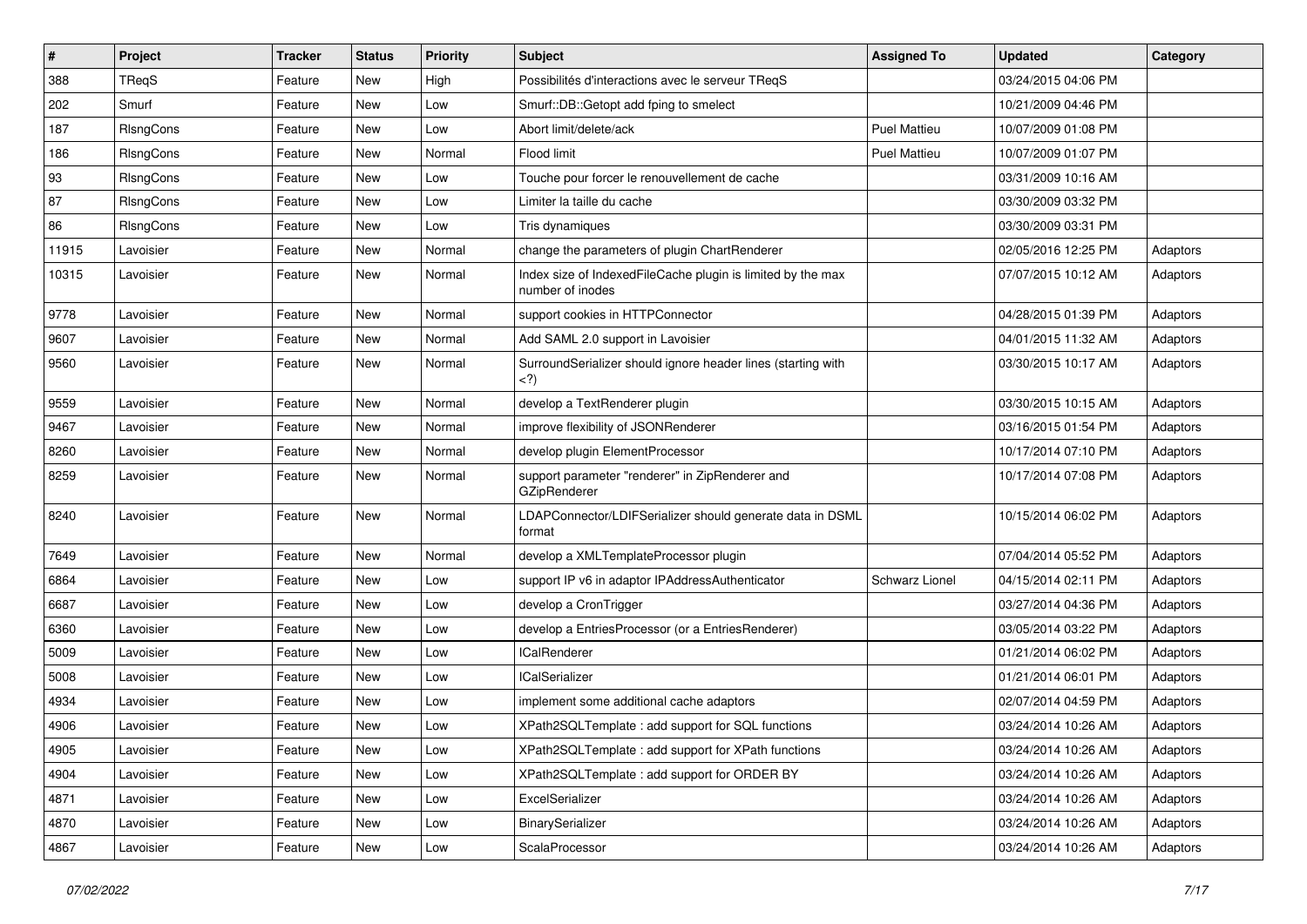| $\sharp$ | Project                 | <b>Tracker</b> | <b>Status</b> | <b>Priority</b> | <b>Subject</b>                                                                                    | <b>Assigned To</b>   | <b>Updated</b>      | Category         |
|----------|-------------------------|----------------|---------------|-----------------|---------------------------------------------------------------------------------------------------|----------------------|---------------------|------------------|
| 4866     | Lavoisier               | Feature        | New           | Low             | <b>XQueryConnector</b>                                                                            |                      | 03/24/2014 10:26 AM | Adaptors         |
| 4865     | Lavoisier               | Feature        | New           | Low             | support remote connection in JMXConnector                                                         |                      | 03/24/2014 10:26 AM | Adaptors         |
| 4863     | Lavoisier               | Feature        | New           | Low             | YAMLRenderer                                                                                      |                      | 03/24/2014 10:26 AM | Adaptors         |
| 9496     | Lavoisier               | Feature        | New           | High            | upgrade to more recent version of JSW                                                             |                      | 03/18/2015 06:34 PM | <b>Build</b>     |
| 9622     | Lavoisier               | Feature        | New           | Normal          | add links to fallback views into view "dependencies"                                              |                      | 04/01/2015 06:19 PM | Console          |
| 9086     | Lavoisier               | Feature        | New           | High            | enable refreshing all notifiable caches with one single click                                     |                      | 02/09/2015 12:37 PM | Console          |
| 7464     | Lavoisier               | Feature        | New           | Normal          | replace XSL with HTML template in web console                                                     |                      | 06/17/2014 04:55 PM | Console          |
| 7325     | Lavoisier               | Feature        | New           | Normal          | support filtering dependencies graph by categories                                                |                      | 06/04/2014 05:14 PM | Console          |
| 5442     | Lavoisier               | Feature        | New           | Low             | create a view 'stoppoint'                                                                         | Lequeux Olivier      | 10/29/2013 05:02 PM | Console          |
| 5719     | <b>Topology Manager</b> | Feature        | New           | Low             | Launching server easily                                                                           | Dosme Nicolas        | 01/09/2014 03:53 PM | Core TM          |
| 35044    | operations-portal-users | Feature        | New           | Normal          | New ROD dashboard                                                                                 |                      | 09/20/2018 10:42 AM | Dashboard        |
| 33       | Oval                    | Feature        | New           | Normal          | Support for gzipped ref files                                                                     | <b>Chamont David</b> | 02/16/2009 07:23 PM | Diff command     |
| 30741    | Lavoisier               | Feature        | <b>New</b>    | Low             | add research button on web site                                                                   |                      | 04/04/2018 10:53 AM | Doc              |
| 30735    | Lavoisier               | Feature        | New           | Low             | write documentation about the admin web console                                                   |                      | 04/04/2018 10:52 AM | Doc              |
| 35       | Oval                    | Feature        | New           | Normal          | Give less importance to the build step                                                            | <b>Chamont David</b> | 02/16/2009 07:41 PM | Documentation    |
| 852      | <b>ENX</b>              | Feature        | New           | Low             | Better handling of exception in empty skeleton                                                    | Legay Eric           | 01/30/2013 03:58 PM | Driver Generator |
| 5527     | <b>ENX</b>              | Feature        | New           | Low             | Named register list                                                                               |                      | 11/18/2013 05:30 PM | Drivers          |
| 41294    | Lavoisier               | Feature        | New           | High            | add support for attribute @null in namespace<br>http://software.in2p3.fr/lavoisier/tables.xsd     | Reynaud Sylvain      | 09/25/2020 03:38 PM | Engine           |
| 33350    | Lavoisier               | Feature        | New           | Low             | add a XPath function multireplace()                                                               |                      | 05/31/2018 03:49 PM | Engine           |
| 27576    | Lavoisier               | Feature        | <b>New</b>    | Normal          | add a parameter "priority" on WhenCreatedTrigger                                                  |                      | 02/02/2018 03:18 PM | Engine           |
| 27570    | Lavoisier               | Feature        | New           | Normal          | NotifiedTrigger should bypass attribute @ignore-during                                            |                      | 02/02/2018 03:05 PM | Engine           |
| 9624     | Lavoisier               | Feature        | New           | Normal          | when cache is empty and being built, user queries should be<br>waiting for it rather than failing |                      | 04/01/2015 06:30 PM | Engine           |
| 9606     | Lavoisier               | Feature        | <b>New</b>    | High            | add attribute @encoding to element <connector></connector>                                        |                      | 03/31/2015 06:29 PM | Engine           |
| 9564     | Lavoisier               | Feature        | New           | Normal          | reorganize <pre-renderer> section</pre-renderer>                                                  |                      | 03/30/2015 10:37 AM | Engine           |
| 9562     | Lavoisier               | Feature        | New           | Normal          | re-implement <pre-renderers> in streaming mode</pre-renderers>                                    |                      | 03/30/2015 10:32 AM | Engine           |
| 8405     | Lavoisier               | Feature        | New           | Normal          | implement XPath function choose_not_null(arg1, arg2)                                              |                      | 10/30/2014 02:21 PM | Engine           |
| 8404     | Lavoisier               | Feature        | New           | Normal          | support parameters in <pre-renderers></pre-renderers>                                             |                      | 10/30/2014 11:03 AM | Engine           |
| 8258     | Lavoisier               | Feature        | New           | Normal          | add attribute @default to <renderers></renderers>                                                 |                      | 10/17/2014 07:07 PM | Engine           |
| 8241     | Lavoisier               | Feature        | <b>New</b>    | Normal          | improve dropdown list of view "form"                                                              |                      | 10/15/2014 06:05 PM | Engine           |
| 7619     | Lavoisier               | Feature        | New           | Normal          | replace @INCLUDES with #include in properties files                                               |                      | 07/04/2014 11:17 AM | Engine           |
| 7461     | Lavoisier               | Feature        | New           | High            | add XPath function url()                                                                          |                      | 02/17/2015 01:04 PM | Engine           |
| 6353     | Lavoisier               | Feature        | New           | Low             | support new parameter type "Language"                                                             |                      | 03/24/2014 10:40 AM | Engine           |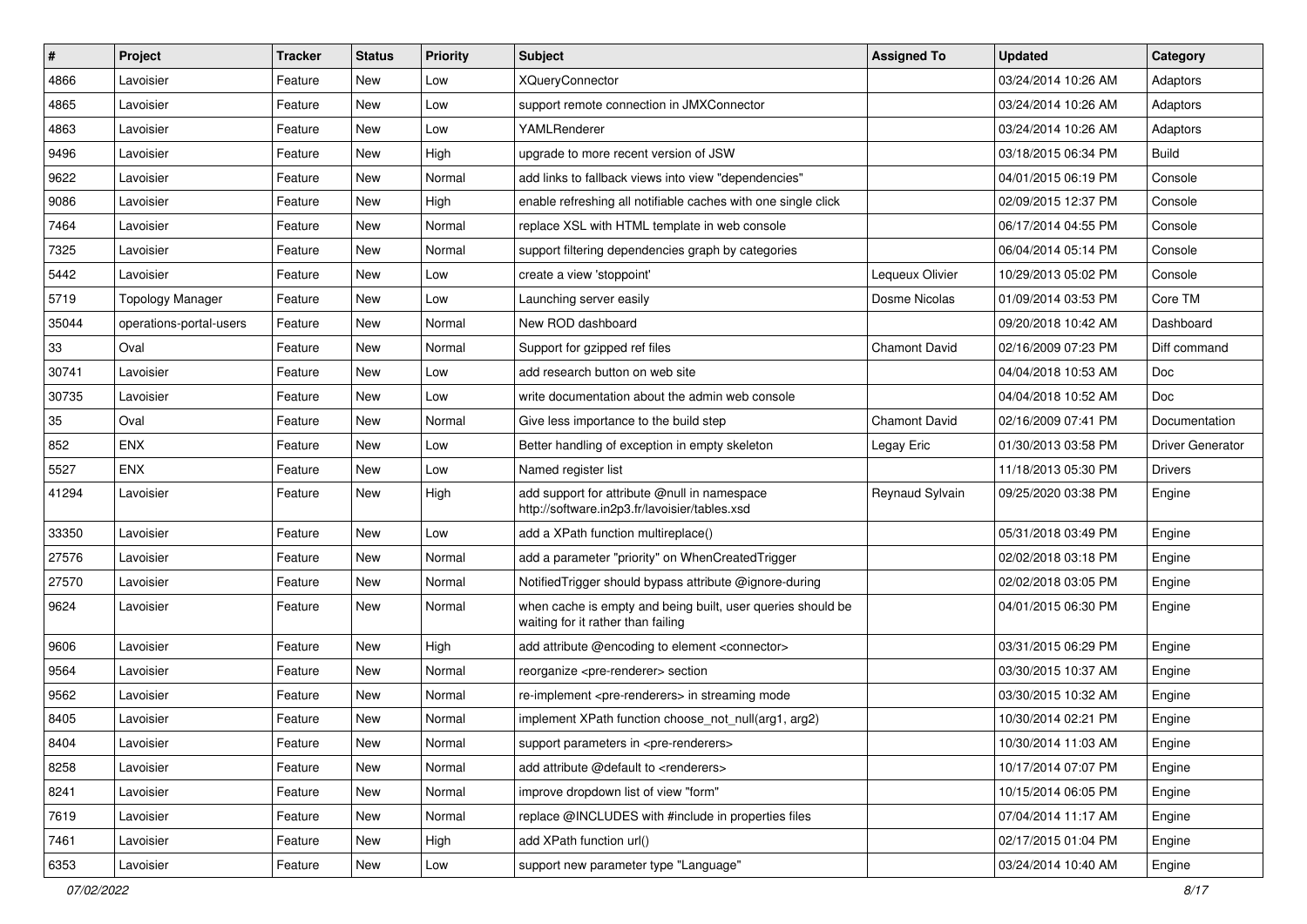| $\pmb{\#}$ | <b>Project</b>          | <b>Tracker</b> | <b>Status</b> | Priority | <b>Subject</b>                                                                                         | <b>Assigned To</b>   | <b>Updated</b>      | Category                       |
|------------|-------------------------|----------------|---------------|----------|--------------------------------------------------------------------------------------------------------|----------------------|---------------------|--------------------------------|
| 6325       | Lavoisier               | Feature        | New           | Low      | enable limiting the maximum output size                                                                |                      | 03/24/2014 10:40 AM | Engine                         |
| 6303       | Lavoisier               | Feature        | <b>New</b>    | Low      | support attributes @package and @id on <config></config>                                               |                      | 03/24/2014 10:31 AM | Engine                         |
| 6260       | Lavoisier               | Feature        | New           | Low      | support introspection of view-template                                                                 |                      | 03/24/2014 10:40 AM | Engine                         |
| 5558       | Lavoisier               | Feature        | New           | Low      | add XPath function build_xpath()                                                                       |                      | 11/29/2013 09:58 AM | Engine                         |
| 5090       | Lavoisier               | Feature        | <b>New</b>    | Low      | add new adaptor type: <writer></writer>                                                                |                      | 03/24/2014 10:26 AM | Engine                         |
| 8693       | <b>ENX</b>              | Feature        | <b>New</b>    | Normal   | sauver log level                                                                                       |                      | 12/09/2014 03:54 PM | <b>ENX Core</b>                |
| 4652       | <b>ENX</b>              | Feature        | <b>New</b>    | Low      | rename appenders.ad[sb]                                                                                |                      | 06/13/2013 10:19 AM | <b>ENX Core</b>                |
| 2644       | <b>ENX</b>              | Feature        | New           | Low      | Que faire en cas de multiple connexion sans quit                                                       |                      | 01/22/2013 05:04 PM | <b>ENX Core</b>                |
| 659        | <b>ENX</b>              | Feature        | <b>New</b>    | Normal   | Gestion des arbres DOM                                                                                 |                      | 01/16/2013 11:33 AM | <b>ENX Core</b>                |
| 656        | <b>ENX</b>              | Feature        | <b>New</b>    | Low      | named register                                                                                         |                      | 01/30/2013 03:59 PM | <b>ENX Core</b>                |
| 42         | <b>ENX</b>              | Feature        | <b>New</b>    | Urgent   | Module ID Handler                                                                                      |                      | 06/05/2013 02:27 PM | <b>ENX Core</b>                |
| 7486       | <b>Topology Manager</b> | Feature        | <b>New</b>    | Normal   | Modification of information                                                                            |                      | 06/19/2014 02:41 PM | GUI                            |
| 7483       | <b>Topology Manager</b> | Feature        | <b>New</b>    | Normal   | Protect modification                                                                                   |                      | 06/19/2014 02:27 PM | <b>GUI</b>                     |
| 7036       | <b>Topology Manager</b> | Feature        | New           | Normal   | Adding window to choose experiment                                                                     | Legay Eric           | 04/30/2014 03:12 PM | <b>GUI</b>                     |
| 7463       | Lavoisier               | Feature        | <b>New</b>    | Normal   | add attribute tpl:url._                                                                                |                      | 06/17/2014 04:54 PM | <b>HTML Template</b><br>Engine |
| 37         | Oval                    | Feature        | New           | Low      | Automatically select the shell flavor                                                                  | <b>Chamont David</b> | 02/16/2009 07:44 PM | Implementation                 |
| 34         | Oval                    | Feature        | New           | Normal   | Extend input/output control                                                                            | <b>Chamont David</b> | 02/16/2009 07:27 PM | Implementation                 |
| 923        | Oval                    | Feature        | New           | Normal   | oval reset                                                                                             | <b>Chamont David</b> | 09/20/2010 05:16 PM | Other                          |
| 36         | Oval                    | Feature        | <b>New</b>    | Low      | Extend tasks with begin/end directory commands                                                         | <b>Chamont David</b> | 02/16/2009 07:42 PM | Other                          |
| 29         | Oval                    | Feature        | New           | Low      | The build tool should handle directories?                                                              | <b>Chamont David</b> | 02/16/2009 07:06 PM | Other                          |
| 35045      | operations-portal-users | Feature        | New           | Normal   | Tasks for the release                                                                                  |                      | 09/20/2018 10:48 AM | Others                         |
| 174        | Oval                    | Feature        | <b>New</b>    | High     | oval run -o                                                                                            | <b>Chamont David</b> | 10/02/2009 02:47 PM | Run command                    |
| 31         | Oval                    | Feature        | New           | Normal   | Apply a command to a subdirectory subset?                                                              | <b>Chamont David</b> | 02/16/2009 07:14 PM | Run command                    |
| 30         | Oval                    | Feature        | New           | High     | Use environments as targets to the step commands                                                       | <b>Chamont David</b> | 02/16/2009 07:12 PM | Run command                    |
| 32928      | Lavoisier               | Feature        | New           | Normal   | support enumeration in route properties                                                                |                      | 05/18/2018 02:23 PM | Service                        |
| 26907      | Lavoisier               | Feature        | New           | Normal   | implement XPath function format-number()                                                               |                      | 01/10/2018 03:18 PM | <b>XML Template</b><br>Engine  |
| 9563       | Lavoisier               | Feature        | New           | Normal   | support <elements-ignore> into <element-create-as-parent></element-create-as-parent></elements-ignore> |                      | 03/30/2015 10:30 AM | <b>XML Template</b><br>Engine  |
| 8817       | Lavoisier               | Feature        | New           | Normal   | develop a XML template optimizer                                                                       |                      | 12/19/2014 05:10 PM | <b>XML Template</b><br>Engine  |
| 8261       | Lavoisier               | Feature        | <b>New</b>    | Normal   | support attribute @out-xpath on <element></element>                                                    |                      | 10/17/2014 07:15 PM | <b>XML Template</b><br>Engine  |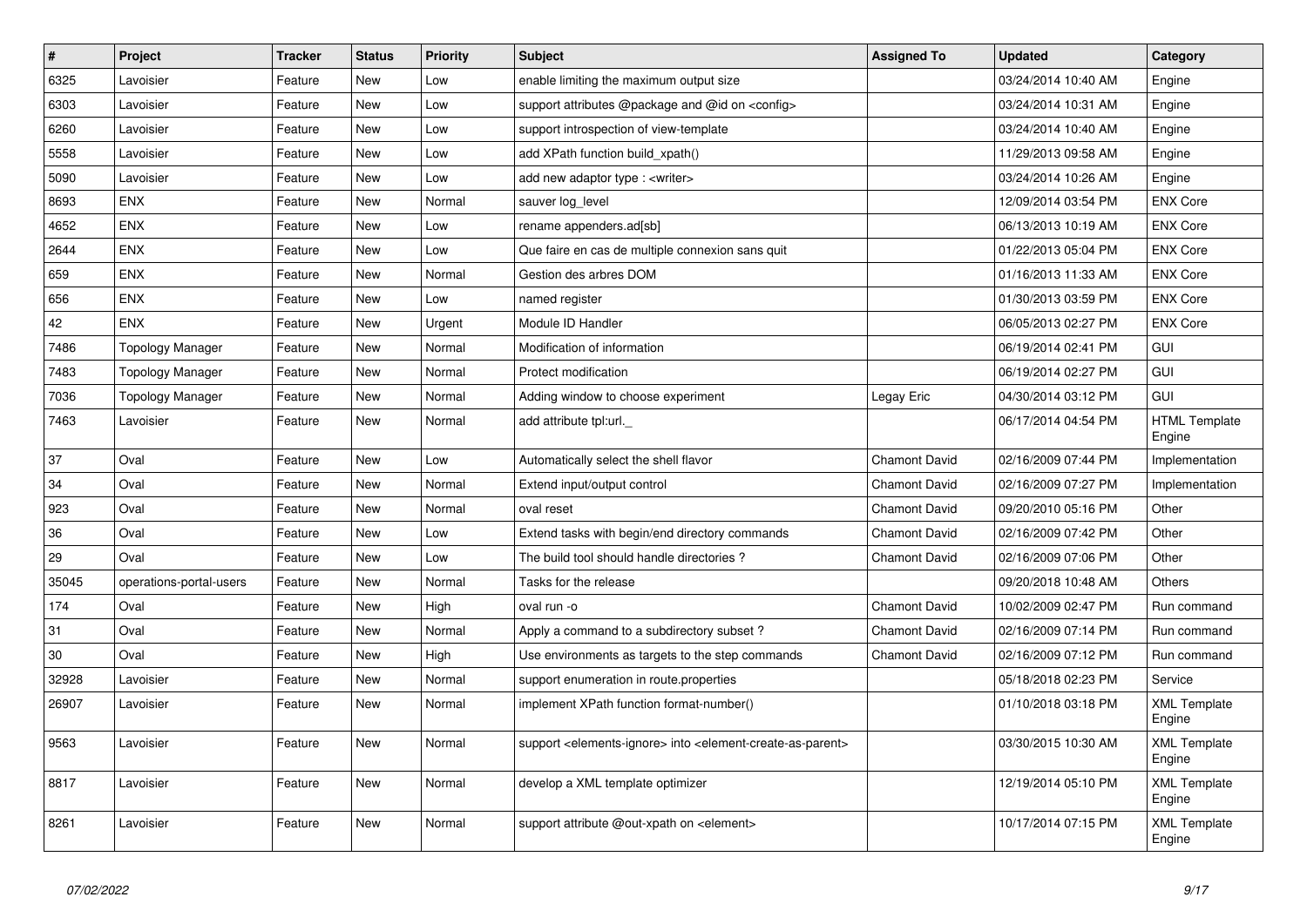| $\sharp$ | <b>Project</b>           | <b>Tracker</b> | <b>Status</b> | <b>Priority</b> | <b>Subject</b>                                                                                           | <b>Assigned To</b>     | Updated             | Category                      |
|----------|--------------------------|----------------|---------------|-----------------|----------------------------------------------------------------------------------------------------------|------------------------|---------------------|-------------------------------|
| 8172     | Lavoisier                | Feature        | New           | Normal          | support XPath function append()                                                                          |                        | 10/06/2014 10:43 AM | <b>XML Template</b><br>Engine |
| 36236    | IN2P3-Forge              | Support        | New           | High            | Synchronisation demandée pour un serveur Mercurial                                                       |                        | 04/13/2021 09:07 AM |                               |
| 35994    | IN2P3-Forge              | Support        | New           | Normal          | Synchronisation demandée pour un serveur Mercurial                                                       |                        | 01/11/2019 03:10 PM |                               |
| 16628    | CC-IN2P3                 | Support        | <b>New</b>    | Normal          | Sèche cheveux dans le vestiaire                                                                          |                        | 01/12/2017 02:37 PM |                               |
| 10065    | <b>CLASS</b>             | Support        | <b>New</b>    | Normal          | Multi-Threading in CLASS                                                                                 |                        | 06/05/2015 11:30 AM |                               |
| 9491     | <b>JEM-EUSO</b>          | Support        | New           | Normal          | I need to access also to AWG Euso balloon documents                                                      |                        | 03/18/2015 03:36 PM |                               |
| 7041     | <b>Topology Manager</b>  | Support        | New           | Normal          | Sub repositories                                                                                         |                        | 04/30/2014 03:52 PM |                               |
| 5838     | <b>AGATA DAQ</b>         | Support        | <b>New</b>    | Normal          | /agatadisks                                                                                              | <b>Aubert Yann</b>     | 01/17/2014 06:07 PM |                               |
| 5739     | <b>AGATA DAQ</b>         | Support        | <b>New</b>    | Low             | visu1 out                                                                                                |                        | 01/04/2014 01:46 PM |                               |
| 5684     | <b>AGATA DAQ</b>         | Support        | New           | High            | Hard drive of anode                                                                                      | <b>Aubert Yann</b>     | 01/06/2014 09:24 AM |                               |
| 2109     | LPC Service Informatique | Support        | <b>New</b>    | Low             | imprimantes                                                                                              | Jammes Fabrice         | 10/19/2011 10:12 AM |                               |
| 5051     | Lavoisier                | Support        | <b>New</b>    | Normal          | Explain cache trigger workflow                                                                           | Lequeux Olivier        | 09/13/2013 10:36 AM | <b>Doc</b>                    |
| 660      | <b>ENX</b>               | Support        | <b>New</b>    | High            | Documentation                                                                                            | Legay Eric             | 05/27/2010 10:55 AM | Documentation                 |
| 5572     | <b>ENX</b>               | Support        | New           | Low             | Cleaning autorconf                                                                                       | Legay Eric             | 11/25/2013 03:23 PM | Driver Generator              |
| 5431     | <b>ENX</b>               | Support        | New           | Low             | Cleaning compilation chain                                                                               | Legay Eric             | 10/29/2013 10:18 AM | <b>ENX Core</b>               |
| 51514    | PyROS                    | Task           | <b>New</b>    | Normal          | <b>LOG</b>                                                                                               |                        | 06/29/2022 07:37 AM |                               |
| 51513    | PyROS                    | Task           | New           | Normal          | General algorithm (ternary mode, status, routine processing,<br>commands processing, exceptions dealing) | <b>Pallier Etienne</b> | 06/29/2022 07:37 AM |                               |
| 51508    | PyROS                    | Task           | <b>New</b>    | Normal          | AgentMajordome (based on Agent)                                                                          | Koralewski Alexis      | 06/29/2022 07:31 AM |                               |
| 49890    | PyROS                    | Task           | <b>New</b>    | Normal          | Global Start & Stop (safe)                                                                               |                        | 03/16/2022 04:52 PM |                               |
| 49889    | <b>PyROS</b>             | Task           | <b>New</b>    | Normal          | Backup                                                                                                   |                        | 03/16/2022 04:49 PM |                               |
| 49888    | PyROS                    | Task           | <b>New</b>    | Normal          | Firewall                                                                                                 |                        | 03/16/2022 04:48 PM |                               |
| 49887    | PyROS                    | Task           | <b>New</b>    | Normal          | Hardware                                                                                                 |                        | 03/16/2022 04:47 PM |                               |
| 49886    | PyROS                    | Task           | New           | Normal          | System watch (Nagios, )                                                                                  |                        | 03/16/2022 04:47 PM |                               |
| 49885    | PyROS                    | Task           | <b>New</b>    | Normal          | <b>Network</b>                                                                                           |                        | 03/16/2022 04:46 PM |                               |
| 49878    | PyROS                    | Task           | New           | Normal          | SF02-SCP integration - Lancement auto de l'agent de gestion<br>du SP lifecycle                           |                        | 06/28/2022 10:04 PM |                               |
| 49876    | <b>PyROS</b>             | Task           | New           | Normal          | Guitastro integration                                                                                    |                        | 03/16/2022 07:28 AM |                               |
| 49875    | PyROS                    | Task           | <b>New</b>    | Normal          | (classic) Installation Guitastro & dependencies                                                          |                        | 03/16/2022 07:27 AM |                               |
| 49874    | <b>PyROS</b>             | Task           | New           | Normal          | (docker) Installation Guitastro & dependencies                                                           |                        | 06/28/2022 10:11 PM |                               |
| 49872    | <b>PyROS</b>             | Task           | New           | Normal          | Restauration de la config par défaut                                                                     |                        | 03/15/2022 11:10 PM |                               |
| 49871    | <b>PyROS</b>             | Task           | New           | Normal          | Config par défaut (à définir)                                                                            |                        | 03/15/2022 11:11 PM |                               |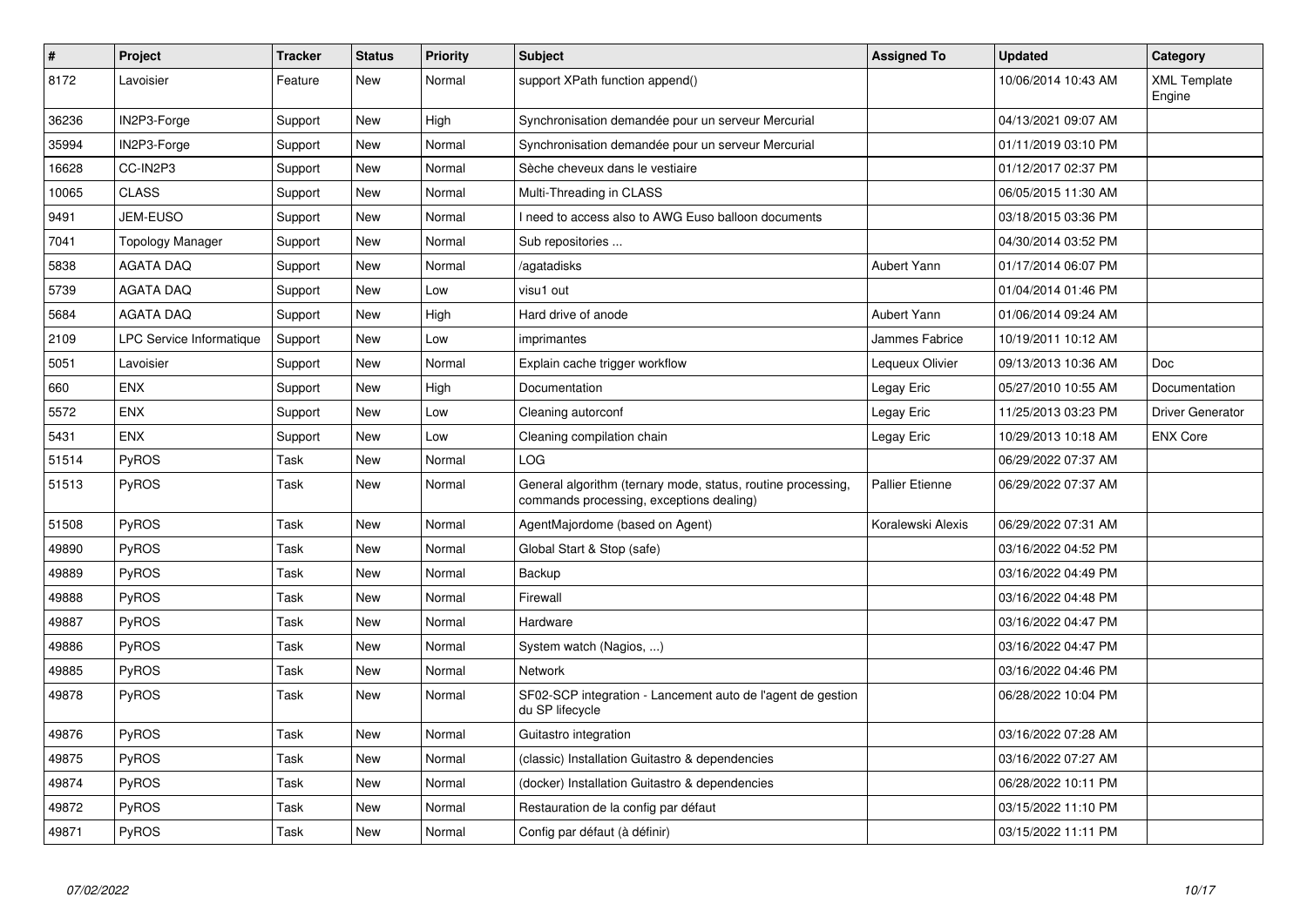| $\vert$ # | Project      | <b>Tracker</b> | <b>Status</b> | <b>Priority</b> | <b>Subject</b>                                                                                                                           | <b>Assigned To</b> | <b>Updated</b>      | Category |
|-----------|--------------|----------------|---------------|-----------------|------------------------------------------------------------------------------------------------------------------------------------------|--------------------|---------------------|----------|
| 49870     | PyROS        | Task           | New           | Normal          | Config générale : logo, pagination, couleurs, options<br>générales, options par feature,                                                 |                    | 03/15/2022 11:11 PM |          |
| 49543     | PyROS        | Task           | New           | Normal          | Users View (list & 1)                                                                                                                    |                    | 02/23/2022 06:06 PM |          |
| 49541     | PyROS        | Task           | New           | Normal          | API REST (website scripting via pyros_api.py script)                                                                                     | Koralewski Alexis  | 06/29/2022 07:26 AM |          |
| 49478     | PyROS        | Task           | New           | Normal          | Test                                                                                                                                     | Koralewski Alexis  | 02/22/2022 12:25 PM |          |
| 49253     | <b>PyROS</b> | Task           | New           | Normal          | READ 1 & list                                                                                                                            |                    | 02/21/2022 03:21 PM |          |
| 49252     | PyROS        | Task           | New           | Normal          | <b>WEB FORM</b>                                                                                                                          |                    | 02/17/2022 01:59 PM |          |
| 49251     | PyROS        | Task           | New           | Normal          | Test                                                                                                                                     | Koralewski Alexis  | 02/22/2022 02:59 PM |          |
| 49250     | PyROS        | Task           | New           | Normal          | <b>CREATE/UPDATE Sequence</b>                                                                                                            |                    | 02/23/2022 12:02 PM |          |
| 49247     | PyROS        | Task           | New           | Normal          | State diagram (doc)                                                                                                                      |                    | 02/03/2022 09:34 AM |          |
| 49246     | PyROS        | Task           | New           | Normal          | Sequence Lifecycle (status)                                                                                                              |                    | 02/03/2022 09:34 AM |          |
| 49227     | PyROS        | Task           | New           | Normal          | Corrections cosmétiques (de pixels)                                                                                                      | Klotz Alain        | 02/02/2022 02:19 PM |          |
| 49224     | PyROS        | Task           | New           | Normal          | Choisir le bias, le flat, et le dark (en fn des metadata)                                                                                | Klotz Alain        | 02/02/2022 02:19 PM |          |
| 49217     | PyROS        | Task           | New           | Normal          | 5 - (L2) Critères de qualité d'image (+ json QUAL)                                                                                       | Klotz Alain        | 02/02/2022 02:37 PM |          |
| 49216     | PyROS        | Task           | New           | Normal          | 4 - (L1c) - Combinaison d'images                                                                                                         | Klotz Alain        | 02/02/2022 02:36 PM |          |
| 49210     | PyROS        | Task           | New           | Normal          | CONFIGURATION GENERALE                                                                                                                   |                    | 03/15/2022 11:11 PM |          |
| 49162     | PyROS        | Task           | New           | Normal          | Check sequence validity                                                                                                                  | Klotz Alain        | 02/03/2022 10:23 AM |          |
| 49157     | PyROS        | Task           | New           | Normal          | Super Super Agent qui surveille l'ensemble des super agents<br>sur chaque noeud (?)                                                      |                    | 01/31/2022 12:12 PM |          |
| 49156     | PyROS        | Task           | New           | Normal          | Super Agent qui démarre et stoppe les autres agents, et<br>surveille leur bonne santé (les relance si besoin) => sur<br>chaque noeud (?) |                    | 01/31/2022 12:12 PM |          |
| 49155     | PyROS        | Task           | New           | Normal          | Architecture décentralisée en plusieurs noeuds<br>(communication via BD)                                                                 |                    | 01/31/2022 12:09 PM |          |
| 49152     | PyROS        | Task           | New           | Normal          | RUN/EXEC - Start & Stop software (et Agents)                                                                                             |                    | 05/24/2022 02:55 PM |          |
| 49151     | PyROS        | Task           | New           | Normal          | Script central (pyros.py)                                                                                                                |                    | 01/31/2022 11:36 AM |          |
| 49149     | PyROS        | Task           | New           | High            | SCRIPT RUN (PYROS/pyros.py) (uniquement pour la partie<br>execution)                                                                     |                    | 05/24/2022 02:55 PM |          |
| 49137     | PyROS        | Task           | New           | Normal          | Integration Guitastro lib                                                                                                                | Klotz Alain        | 02/02/2022 03:27 PM |          |
| 49136     | PyROS        | Task           | New           | Normal          | GF03-INFRA - Logging integration (general logs & agents)                                                                                 |                    | 06/29/2022 07:25 AM |          |
| 49135     | PyROS        | Task           | New           | Normal          | SF15-SST integration (agents, start, stop, commands)                                                                                     |                    | 06/29/2022 07:23 AM |          |
| 49134     | PyROS        | Task           | New           | Normal          | SF14-OBC integration                                                                                                                     |                    | 01/29/2022 12:52 AM |          |
| 49133     | PyROS        | Task           | New           | Normal          | SF13-IAF integration                                                                                                                     |                    | 01/29/2022 12:47 AM |          |
| 49132     | PyROS        | Task           | New           | Normal          | SF12-IAN integration                                                                                                                     |                    | 01/29/2022 12:48 AM |          |
| 49131     | PyROS        | Task           | New           | Normal          | SF11-IPC integration                                                                                                                     |                    | 01/29/2022 12:46 AM |          |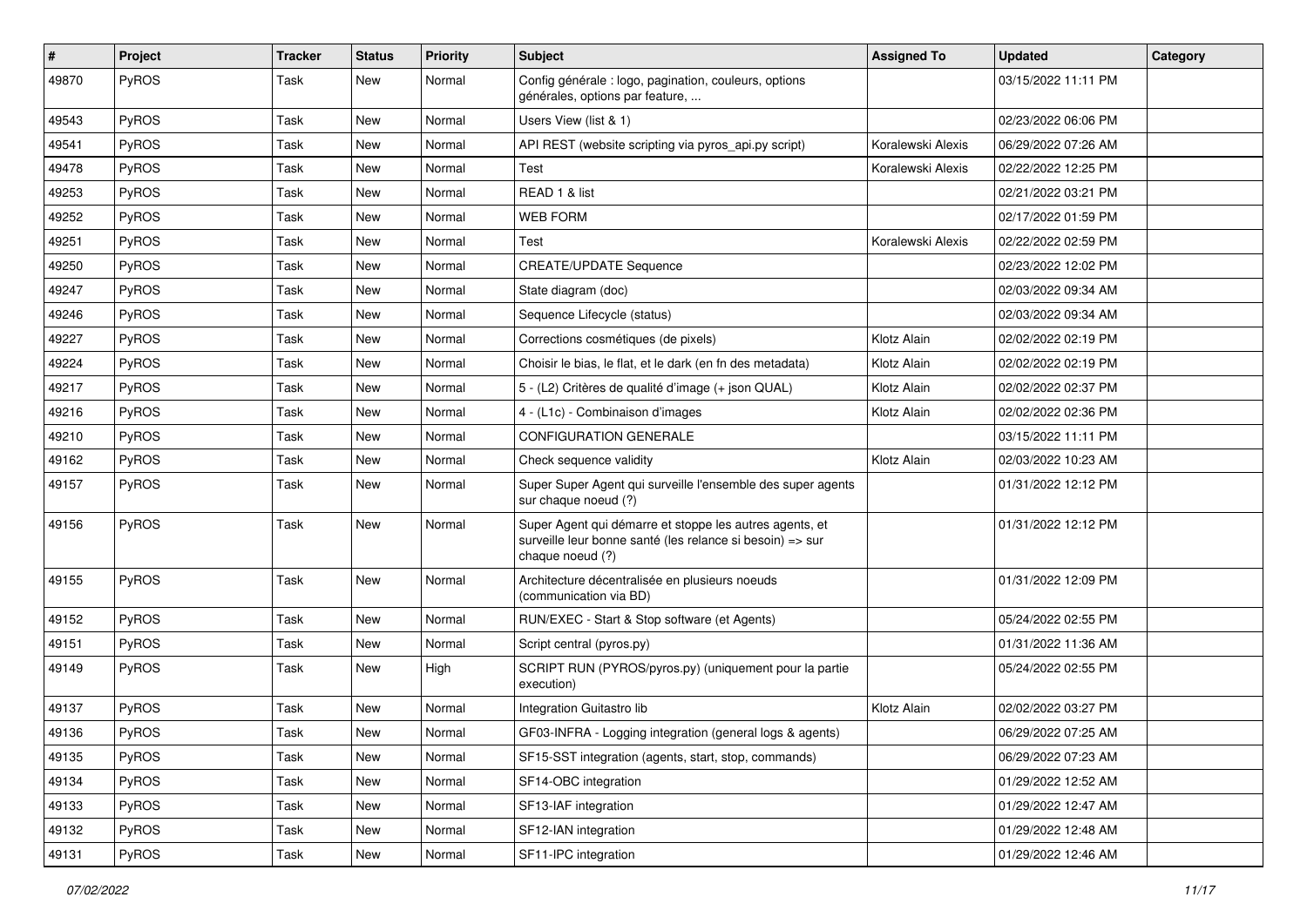| $\vert$ # | Project      | <b>Tracker</b> | <b>Status</b> | <b>Priority</b> | <b>Subject</b>                                                                             | <b>Assigned To</b>     | <b>Updated</b>      | Category |
|-----------|--------------|----------------|---------------|-----------------|--------------------------------------------------------------------------------------------|------------------------|---------------------|----------|
| 49130     | <b>PyROS</b> | Task           | New           | Normal          | SF10-CAL integration                                                                       |                        | 01/29/2022 12:46 AM |          |
| 49129     | PyROS        | Task           | New           | Normal          | SF09-CMC integration                                                                       |                        | 01/29/2022 12:46 AM |          |
| 49128     | PyROS        | Task           | New           | Normal          | SF08-EXE integration                                                                       |                        | 01/29/2022 12:45 AM |          |
| 49127     | PyROS        | Task           | New           | Normal          | SF07-PLN integration                                                                       |                        | 01/29/2022 12:45 AM |          |
| 49126     | PyROS        | Task           | New           | Normal          | SF06-ALR integration                                                                       |                        | 01/29/2022 12:45 AM |          |
| 49125     | <b>PyROS</b> | Task           | New           | Normal          | SF05-SEQ integration                                                                       |                        | 03/15/2022 11:03 PM |          |
| 49124     | PyROS        | Task           | New           | Normal          | SF04-SPV integration (AgentMajordome)                                                      |                        | 06/29/2022 07:21 AM |          |
| 49123     | PyROS        | Task           | New           | Normal          | SF03-ENV integration                                                                       |                        | 06/29/2022 07:20 AM |          |
| 49122     | PyROS        | Task           | New           | Normal          | SF02-SCP integration                                                                       |                        | 01/29/2022 12:50 AM |          |
| 49121     | PyROS        | Task           | New           | Normal          | SF01-USR integration                                                                       |                        | 01/29/2022 12:50 AM |          |
| 49120     | PyROS        | Task           | New           | Normal          | General Design (structure, design, responsive, CSS)                                        |                        | 06/29/2022 07:18 AM |          |
| 48758     | LabInvent    | Task           | New           | Immediate       | Modifs demandées par C. Feugeade le 18/1/22                                                | <b>Pallier Etienne</b> | 01/19/2022 04:22 PM |          |
| 48307     | PyROS        | Task           | New           | Normal          | Send, Receive, and Process Commands (Agent <= > Agent)                                     |                        | 06/29/2022 07:33 AM |          |
| 48290     | <b>PyROS</b> | Task           | New           | Normal          | Auto mode                                                                                  |                        | 12/14/2021 12:35 PM |          |
| 48289     | PyROS        | Task           | New           | Normal          | Entity (AgentDevice class)                                                                 |                        | 12/14/2021 12:32 PM |          |
| 48288     | PyROS        | Task           | New           | Normal          | Entity (DeviceController class)                                                            |                        | 12/14/2021 12:31 PM |          |
| 48285     | PyROS        | Task           | New           | Normal          | Lancement auto et gestion du DeviceController associé                                      |                        | 12/14/2021 12:22 PM |          |
| 48284     | PyROS        | Task           | New           | Normal          | Lancement auto et gestion des Components associés (qui<br>sont aussi des DeviceController) |                        | 12/14/2021 12:20 PM |          |
| 48279     | PyROS        | Task           | New           | Normal          | General LOGGING (fichiers texte, écran en mode debug)                                      |                        | 03/16/2022 04:45 PM |          |
| 48278     | PyROS        | Task           | New           | High            | AGENT général (dont dépendent tous les agents et<br>AgentDevices)                          |                        | 06/29/2022 07:37 AM |          |
| 48276     | PyROS        | Task           | New           | Normal          | Scripts d'installation docker                                                              |                        | 12/14/2021 11:44 AM |          |
| 48275     | PyROS        | Task           | New           | Normal          | version PROD TNC Nouvelle Calédonie - instance docker de<br>production sur site final      |                        | 12/14/2021 11:42 AM |          |
| 48274     | PyROS        | Task           | New           | Normal          | version TEST TNC France - instance docker de test en<br>France                             |                        | 12/14/2021 11:42 AM |          |
| 48273     | PyROS        | Task           | New           | Normal          | version DEV guitalens - instance docker sur serveur guitalens                              |                        | 12/14/2021 11:46 AM |          |
| 48271     | PyROS        | Task           | New           | High            | CLASSIC installation (with venv)                                                           |                        | 03/16/2022 07:27 AM |          |
| 48270     | PyROS        | Task           | New           | Normal          | SCRIPT INSTALL/UPDATE (PYROS/pyros.py) (uniquement<br>pour la partie install & update)     |                        | 02/23/2022 05:57 PM |          |
| 48223     | LabInvent    | Task           | New           | Normal          | instance perso (docker)                                                                    |                        | 12/13/2021 11:08 AM |          |
| 48222     | LabInvent    | Task           | New           | Normal          | (NEW func) Gérer Suivi d'un User                                                           |                        | 12/13/2021 10:39 AM |          |
| 48005     | LabInvent    | Task           | New           | Normal          | <b>Bugfix toutes les Deprecated Errors</b>                                                 |                        | 12/06/2021 02:37 PM |          |
| 47966     | LabInvent    | Task           | New           | Normal          | Ajouter test Commande (avec devis joint)                                                   |                        | 11/30/2021 04:17 PM |          |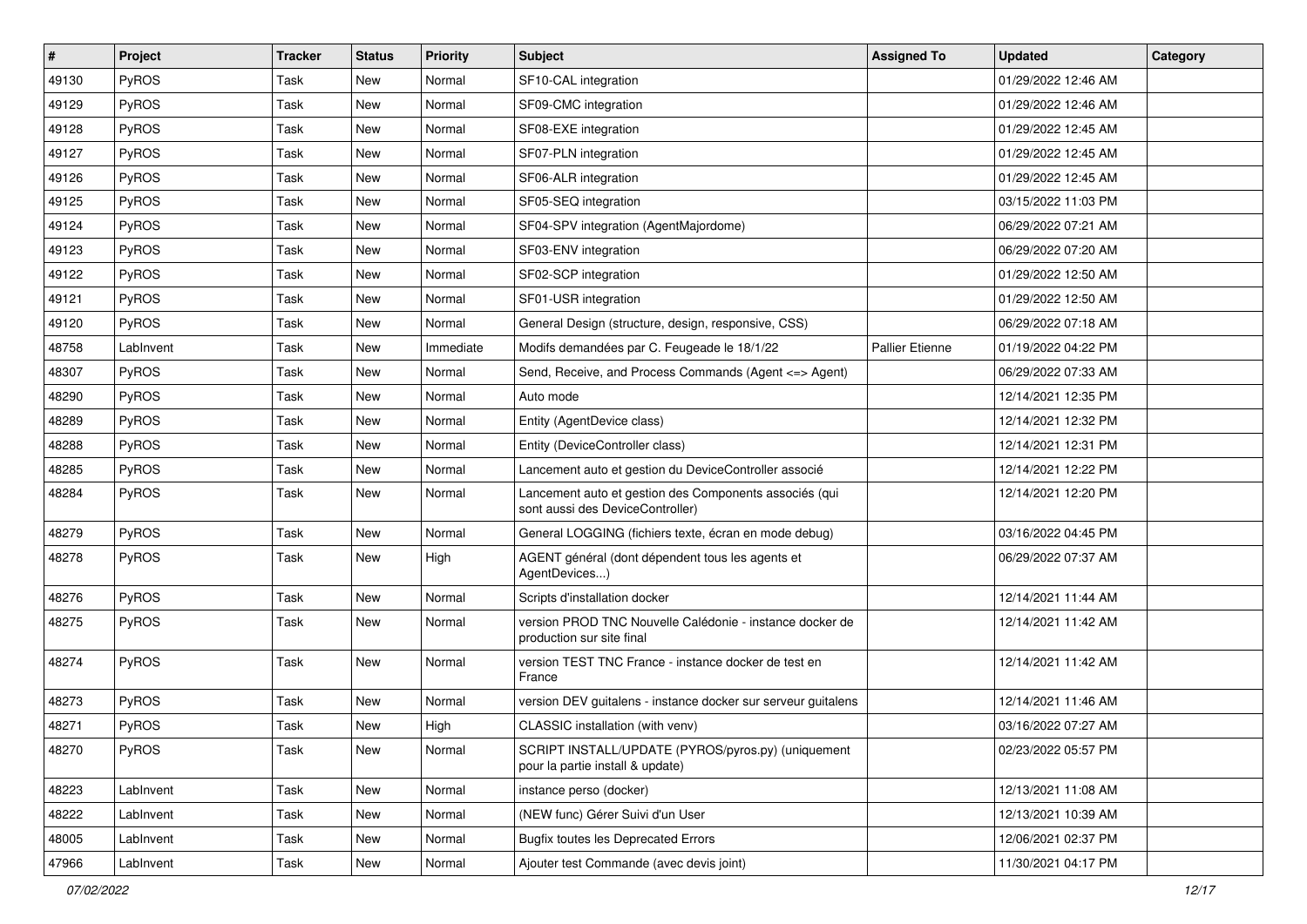| $\vert$ # | Project   | <b>Tracker</b> | <b>Status</b> | <b>Priority</b> | Subject                                                                                        | <b>Assigned To</b> | <b>Updated</b>      | Category |
|-----------|-----------|----------------|---------------|-----------------|------------------------------------------------------------------------------------------------|--------------------|---------------------|----------|
| 47962     | LabInvent | Task           | New           | Urgent          | (IRAP only) re-install inventirap avec php7                                                    |                    | 11/30/2021 03:17 PM |          |
| 47960     | LabInvent | Task           | New           | Immediate       | <b>CHAMPS</b>                                                                                  |                    | 01/19/2022 03:51 PM |          |
| 47959     | LabInvent | Task           | New           | Normal          | *** F - ENTITY - Fournisseurs                                                                  |                    | 11/30/2021 12:57 PM |          |
| 47958     | LabInvent | Task           | New           | Normal          | delete (generic)                                                                               |                    | 11/30/2021 12:47 PM |          |
| 47954     | LabInvent | Task           | New           | Normal          | 1 - CREATED                                                                                    |                    | 11/30/2021 01:27 PM |          |
| 47953     | LabInvent | Task           | New           | Normal          | 2a - TOBEORDERED (optionnel)                                                                   |                    | 11/30/2021 01:27 PM |          |
| 47952     | LabInvent | Task           | New           | High            | Ecran d'accueil à restructurer                                                                 |                    | 11/30/2021 03:43 PM |          |
| 47950     | LabInvent | Task           | New           | Normal          | DB complète à mettre à jour                                                                    |                    | 11/30/2021 12:26 PM |          |
| 47947     | LabInvent | Task           | New           | High            | docker only                                                                                    |                    | 12/13/2021 11:07 AM |          |
| 47946     | LabInvent | Task           | New           | Normal          | classic only                                                                                   |                    | 12/03/2021 09:50 AM |          |
| 47945     | LabInvent | Task           | New           | Normal          | <b>ALL</b>                                                                                     |                    | 11/30/2021 12:23 PM |          |
| 47942     | LabInvent | Task           | New           | High            | index (generic)                                                                                |                    | 11/30/2021 03:48 PM |          |
| 47937     | LabInvent | Task           | New           | High            | Read (index & view) (generic ?)                                                                |                    | 11/30/2021 03:48 PM |          |
| 47936     | LabInvent | Task           | New           | High            | 3-4 - TBO & ARCHIVED                                                                           |                    | 11/30/2021 03:43 PM |          |
| 47935     | LabInvent | Task           | New           | Normal          | 2b - VALIDATED                                                                                 |                    | 11/30/2021 01:27 PM |          |
| 47934     | LabInvent | Task           | New           | High            | LIFECYCLE (Status) : CREATED => (TBO) => VALIDATED<br>$\Rightarrow$ TBA $\Rightarrow$ ARCHIVED |                    | 11/30/2021 03:43 PM |          |
| 47930     | LabInvent | Task           | <b>New</b>    | Normal          | *** F - ENTITY - QrCode                                                                        |                    | 11/30/2021 01:26 PM |          |
| 47927     | LabInvent | Task           | New           | High            | A gérer via fichier conf YAML                                                                  |                    | 11/30/2021 03:47 PM |          |
| 47926     | LabInvent | Task           | New           | High            | Instance DEMO docker - à installer sur hyp2 puis sur VM<br>pweb3                               |                    | 12/13/2021 11:07 AM |          |
| 47925     | LabInvent | Task           | New           | Normal          | (après cakephp v4) Passer à Php 8                                                              |                    | 11/30/2021 11:48 AM |          |
| 47924     | LabInvent | Task           | <b>New</b>    | Normal          | (après 3.9) Passer à v4                                                                        |                    | 11/30/2021 11:48 AM |          |
| 47922     | LabInvent | Task           | New           | Immediate       | Passer directement à v3.LAST (3.10.1)                                                          |                    | 12/02/2021 04:45 PM |          |
| 47914     | LabInvent | Task           | New           | High            | index (generic)                                                                                |                    | 11/30/2021 03:50 PM |          |
| 47913     | LabInvent | Task           | New           | Normal          | ROLES (profils)                                                                                |                    | 11/30/2021 01:39 PM |          |
| 47912     | LabInvent | Task           | New           | High            | (VUE) Elements et Helper                                                                       |                    | 11/30/2021 03:51 PM |          |
| 47911     | LabInvent | Task           | New           | Normal          | Create/Update (add_edit generic)                                                               |                    | 11/30/2021 11:04 AM |          |
| 47907     | LabInvent | Task           | New           | Normal          | *** F - Config YAML (champs materiels) : champs obligatoires,<br>recommandés, ou readonly      |                    | 11/30/2021 01:25 PM |          |
| 47906     | LabInvent | Task           | New           | Urgent          | Champs virtuels                                                                                |                    | 11/30/2021 03:50 PM |          |
| 47905     | LabInvent | Task           | New           | Urgent          | Read (index & view) (generic)                                                                  |                    | 12/01/2021 11:21 AM |          |
| 47903     | LabInvent | Task           | New           | Urgent          | Rappels automatiques pour les suivis récurrents (périodiques)                                  |                    | 12/01/2021 11:17 AM |          |
| 47901     | LabInvent | Task           | New           | Urgent          | Read (view & index)                                                                            |                    | 12/01/2021 11:17 AM |          |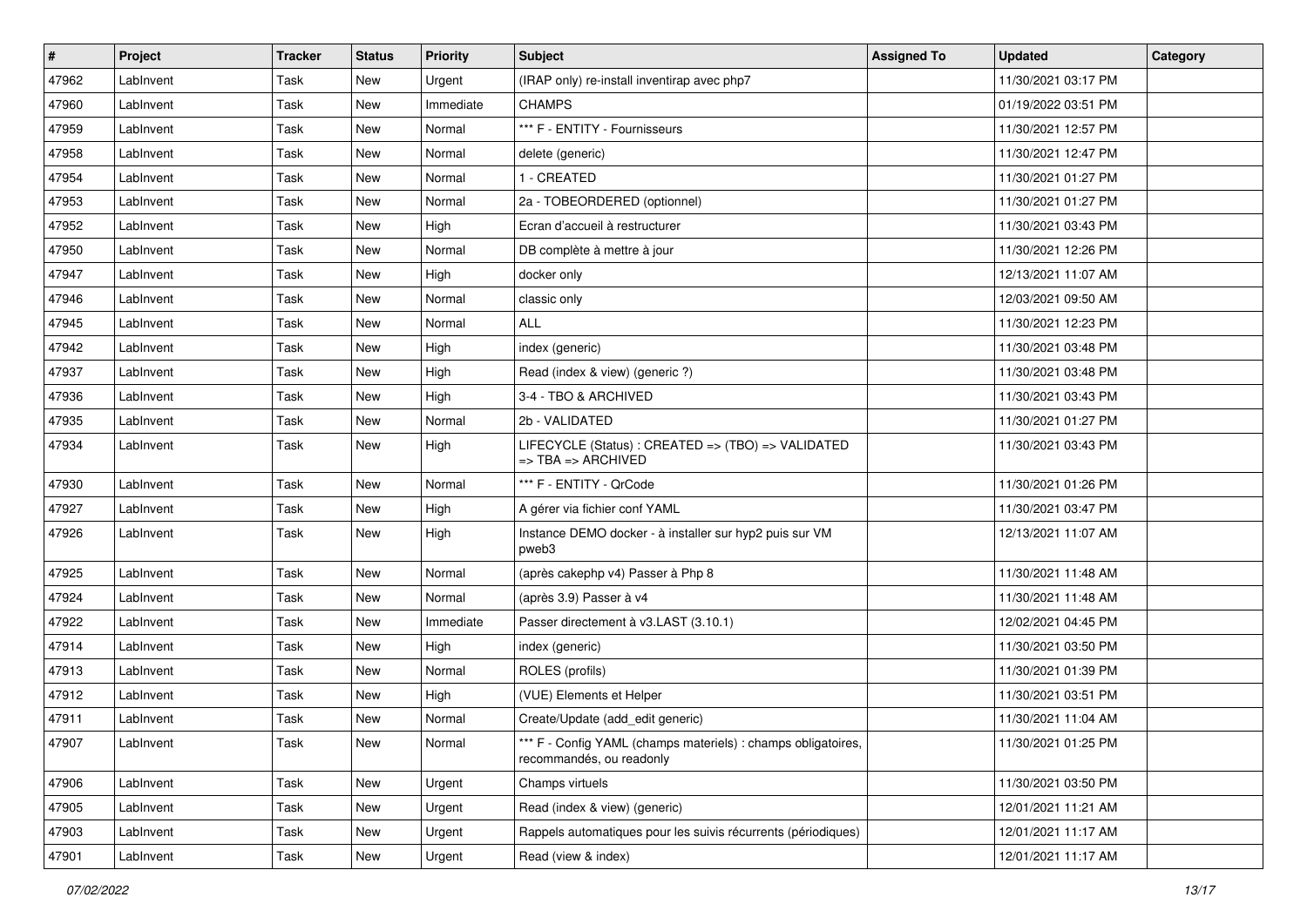| #     | <b>Project</b> | <b>Tracker</b> | <b>Status</b> | <b>Priority</b> | <b>Subject</b>                                                   | <b>Assigned To</b> | <b>Updated</b>      | Category |
|-------|----------------|----------------|---------------|-----------------|------------------------------------------------------------------|--------------------|---------------------|----------|
| 47899 | LabInvent      | Task           | New           | Urgent          | view (generic)                                                   |                    | 12/01/2021 11:21 AM |          |
| 47897 | LabInvent      | Task           | New           | High            | *** F - Stats (Users)                                            |                    | 11/30/2021 03:48 PM |          |
| 47893 | LabInvent      | Task           | New           | Normal          | Views                                                            |                    | 11/30/2021 01:21 PM |          |
| 47890 | LabInvent      | Task           | New           | High            | Commander (demande achat)                                        |                    | 01/19/2022 03:48 PM |          |
| 47889 | LabInvent      | Task           | New           | Normal          | Changer statut - setStatusTo*()                                  |                    | 11/30/2021 01:19 PM |          |
| 47886 | LabInvent      | Task           | New           | Urgent          | <b>Notifications</b>                                             |                    | 11/30/2021 03:45 PM |          |
| 47885 | LabInvent      | Task           | New           | Normal          | filtrage (voir formulaire index)                                 |                    | 11/30/2021 01:30 PM |          |
| 47884 | LabInvent      | Task           | New           | High            | partitionnement par Site (besoin IP2I/LMA)                       |                    | 11/30/2021 03:43 PM |          |
| 47883 | LabInvent      | Task           | New           | Normal          | formulaire de recherche multi-critères                           |                    | 11/30/2021 01:30 PM |          |
| 47882 | LabInvent      | Task           | New           | High            | Delete - delete                                                  |                    | 11/30/2021 03:42 PM |          |
| 47881 | LabInvent      | Task           | New           | High            | Read - view                                                      |                    | 11/30/2021 03:42 PM |          |
| 47880 | LabInvent      | Task           | New           | Normal          | Read - index                                                     |                    | 11/30/2021 01:16 PM |          |
| 47879 | LabInvent      | Task           | New           | High            | Create/Update - add edit                                         |                    | 11/30/2021 03:42 PM |          |
| 47878 | LabInvent      | Task           | New           | High            | Autres                                                           |                    | 11/30/2021 03:44 PM |          |
| 47877 | LabInvent      | Task           | New           | High            | find (search)                                                    |                    | 11/30/2021 03:43 PM |          |
| 47876 | LabInvent      | Task           | New           | High            | CRUD                                                             |                    | 11/30/2021 03:42 PM |          |
| 47874 | LabInvent      | Task           | New           | Urgent          | <b>Stats</b>                                                     |                    | 11/30/2021 03:44 PM |          |
| 47873 | LabInvent      | Task           | New           | Normal          | Model (Entity & Table)                                           |                    | 12/01/2021 09:37 AM |          |
| 47872 | LabInvent      | Task           | New           | High            | Actions & Vues                                                   |                    | 11/30/2021 03:42 PM |          |
| 47871 | LabInvent      | Task           | New           | Normal          | Autorisations                                                    |                    | 11/30/2021 01:29 PM |          |
| 47870 | LabInvent      | Task           | New           | Normal          | Tests (Materiels)                                                |                    | 11/30/2021 03:38 PM |          |
| 47868 | LabInvent      | Task           | New           | Normal          | *** F - Super Entité (AppController, AppTable)                   |                    | 11/30/2021 01:34 PM |          |
| 47867 | LabInvent      | Task           | New           | High            | *** F - Autorisations (Users)                                    |                    | 11/30/2021 03:47 PM |          |
| 47447 | PyROS          | Task           | New           | Normal          | (F05) ACTIONS (CRUD), VIEWS, and AUTHORIZATIONS                  |                    | 02/23/2022 10:45 AM |          |
| 47446 | PyROS          | Task           | New           | Normal          | <b>DOSSIER SSI</b>                                               |                    | 10/11/2021 11:32 AM |          |
| 47445 | PyROS          | Task           | New           | Normal          | CAHIER DE RECETTE (NC)                                           |                    | 10/11/2021 11:31 AM |          |
| 47444 | PyROS          | Task           | New           | Normal          | MANUELS UTILISATION, INSTALLATION, ET<br><b>MAINTENANCE</b>      |                    | 10/11/2021 11:31 AM |          |
| 47443 | PyROS          | Task           | New           | Normal          | RAPPORT DES TESTS & VALIDATIONS (application du plan<br>de test) |                    | 10/11/2021 11:31 AM |          |
| 47442 | PyROS          | Task           | New           | Normal          | PLAN DE TESTS ET DE VALIDATIONS                                  |                    | 10/11/2021 11:33 AM |          |
| 47441 | PyROS          | Task           | New           | Normal          | DOSSIER DE DÉFINITION                                            |                    | 10/11/2021 11:32 AM |          |
| 47440 | PyROS          | Task           | New           | Normal          | <b>LIVRABLES</b>                                                 |                    | 10/11/2021 11:29 AM |          |
| 47439 | PyROS          | Task           | New           | Normal          | PA et PK CNES                                                    |                    | 01/31/2022 11:29 AM |          |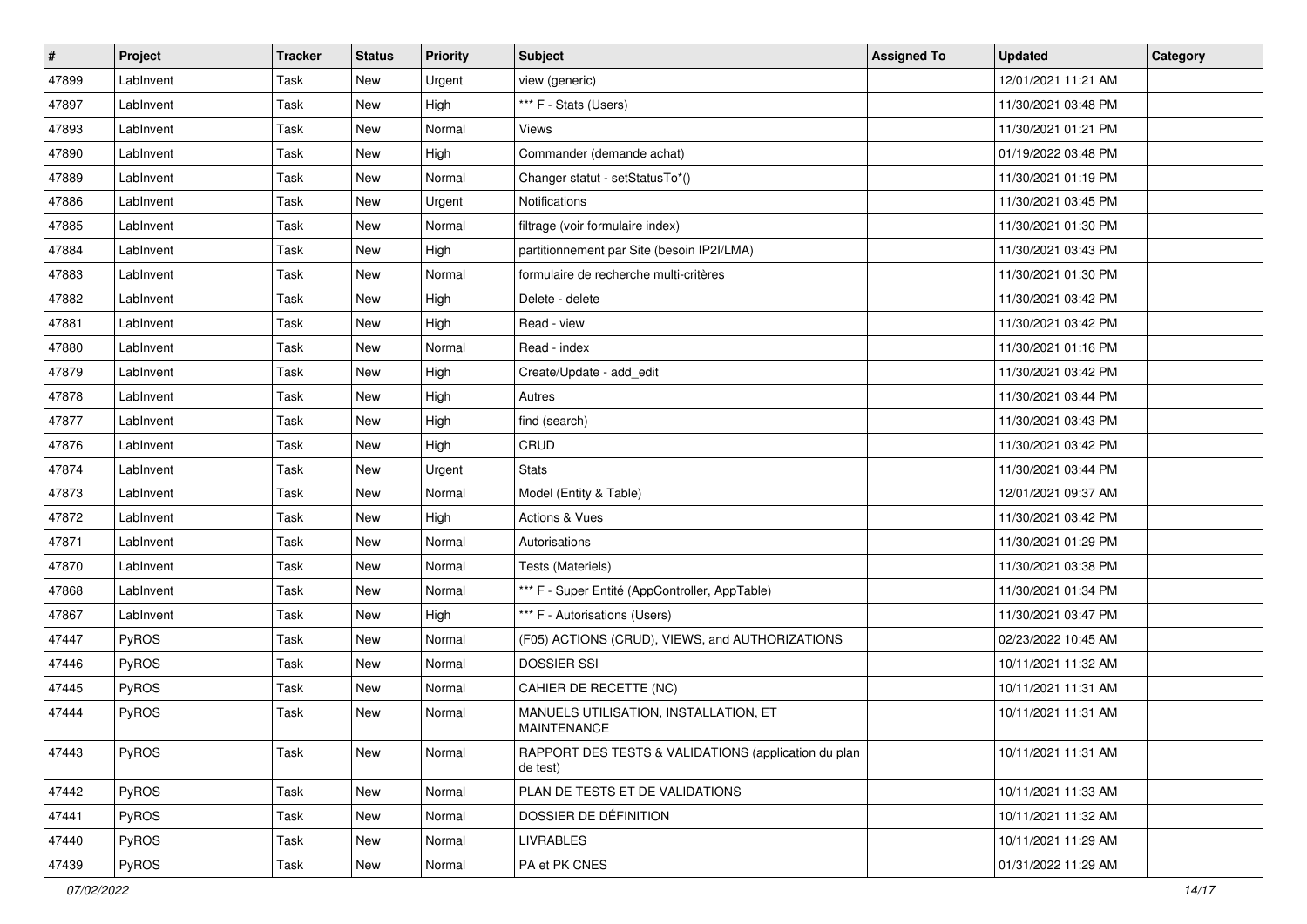| $\vert$ # | Project      | <b>Tracker</b> | <b>Status</b> | <b>Priority</b> | <b>Subject</b>                                                                              | <b>Assigned To</b> | <b>Updated</b>      | Category |
|-----------|--------------|----------------|---------------|-----------------|---------------------------------------------------------------------------------------------|--------------------|---------------------|----------|
| 47438     | PyROS        | <b>Task</b>    | New           | Normal          | PK5 (2023-06) - Doc LIVRABLES (et Présentations)                                            |                    | 10/11/2021 11:26 AM |          |
| 47437     | <b>PyROS</b> | <b>Task</b>    | New           | Normal          | PA4.1 (2023-05) - Présentations et Rapport Avancement                                       |                    | 10/11/2021 11:25 AM |          |
| 47436     | PyROS        | Task           | New           | Normal          | PK4 (2023-02) - Doc LIVRABLES (et Présentations)                                            |                    | 10/11/2021 11:23 AM |          |
| 47435     | PyROS        | Task           | New           | Normal          | PA3.2 (2023-02) - Présentations et Rapport Avancement                                       |                    | 10/11/2021 11:22 AM |          |
| 47433     | PyROS        | Task           | New           | Normal          | PA3.1 (2023-01) - Présentations et Rapport Avancement                                       |                    | 10/11/2021 11:22 AM |          |
| 47432     | PyROS        | Task           | New           | Normal          | PK3 (2023-01) - Doc LIVRABLES (et Présentations)                                            |                    | 10/11/2021 11:20 AM |          |
| 47431     | PyROS        | <b>Task</b>    | New           | Normal          | PA2.2 (2022-10) - Présentations et Rapport Avancement                                       |                    | 10/11/2021 11:19 AM |          |
| 47430     | PyROS        | Task           | New           | Normal          | PA2.1 (2022-08) - Présentations et Rapport Avancement                                       |                    | 10/11/2021 11:18 AM |          |
| 47428     | PyROS        | Task           | New           | Normal          | PK2 (2022-06) - Présentations + RA + Doc LIVRABLES                                          |                    | 01/31/2022 11:34 AM |          |
| 47419     | PyROS        | <b>Task</b>    | New           | Normal          | F16 FUNCTIONAL Tests                                                                        |                    | 10/11/2021 10:11 AM |          |
| 47418     | PyROS        | Task           | New           | Normal          | F15 FUNCTIONAL Tests                                                                        |                    | 10/11/2021 10:11 AM |          |
| 47416     | PyROS        | <b>Task</b>    | New           | Normal          | F13 FUNCTIONAL Tests                                                                        |                    | 10/11/2021 10:11 AM |          |
| 47415     | PyROS        | <b>Task</b>    | New           | Normal          | F12 FUNCTIONAL Tests                                                                        |                    | 10/11/2021 10:11 AM |          |
| 47414     | PyROS        | Task           | New           | Normal          | <b>F11 FUNCTIONAL Tests</b>                                                                 |                    | 10/11/2021 10:10 AM |          |
| 47413     | PyROS        | <b>Task</b>    | <b>New</b>    | Normal          | F10 FUNCTIONAL Tests                                                                        |                    | 10/11/2021 10:10 AM |          |
| 47411     | PyROS        | Task           | New           | Normal          | <b>F08 FUNCTIONAL Tests</b>                                                                 |                    | 10/11/2021 10:10 AM |          |
| 47410     | PyROS        | Task           | New           | Normal          | F07 FUNCTIONAL Tests                                                                        |                    | 10/11/2021 10:10 AM |          |
| 47409     | PyROS        | Task           | New           | Normal          | F06 FUNCTIONAL Tests                                                                        |                    | 10/11/2021 10:10 AM |          |
| 47403     | PyROS        | <b>Task</b>    | New           | Normal          | HIGH LEVEL FUNCTION TESTS - Transversal functionalities<br>TESTs involving several features |                    | 10/11/2021 10:08 AM |          |
| 47402     | PyROS        | <b>Task</b>    | New           | Normal          | INTEGRATION TESTS - FEATURES integration tests with<br>each other                           |                    | 10/11/2021 10:07 AM |          |
| 47401     | PyROS        | Task           | <b>New</b>    | Normal          | FUNCTIONAL TESTS - Each FEATURE functional tests                                            |                    | 10/11/2021 11:42 AM |          |
| 47393     | PyROS        | Task           | New           | Normal          | Device Config file (cf F14)                                                                 |                    | 12/14/2021 12:33 PM |          |
| 47392     | PyROS        | Task           | New           | Normal          | Device Commands Grammar (Generic & Native)                                                  |                    | 12/14/2021 12:32 PM |          |
| 47391     | PyROS        | Task           | New           | Normal          | Device Simulator (DeviceSimulator)                                                          |                    | 12/14/2021 12:32 PM |          |
| 47390     | PyROS        | Task           | New           | Normal          | Device Agent (AgentDevice) (de type Agent)                                                  |                    | 12/14/2021 12:32 PM |          |
| 47389     | PyROS        | Task           | New           | Normal          | Device Controller (DeviceController)                                                        |                    | 12/14/2021 12:29 PM |          |
| 47388     | PyROS        | Task           | New           | High            | (F14) ENTITIES - definition & implementation - CONFIG<br><b>FILES</b>                       |                    | 01/29/2022 01:25 AM |          |
| 47387     | PyROS        | Task           | New           | Normal          | (F14) CRUD config                                                                           |                    | 01/29/2022 01:24 AM |          |
| 47386     | PyROS        | Task           | New           | Normal          | (F03) Initial data (fixture)                                                                |                    | 12/15/2021 07:32 AM |          |
| 47375     | PyROS        | Task           | New           | Normal          | Association quota SP                                                                        |                    | 10/11/2021 10:37 AM |          |
| 46790     | PyROS        | Task           | New           | Normal          | F16 - EXIGENCES satisfaites (+ tests mis à jour)                                            |                    | 09/14/2021 02:47 PM |          |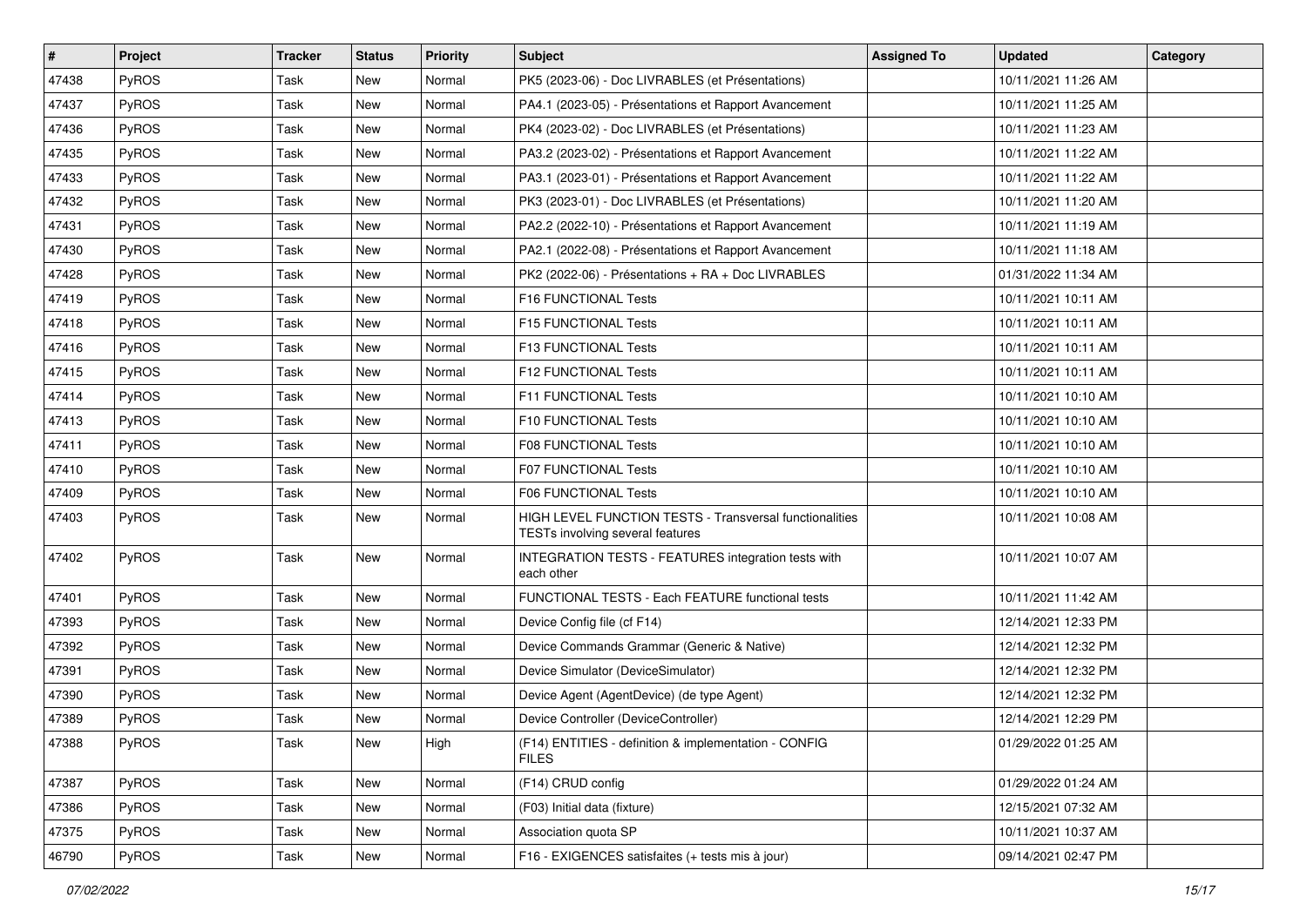| #     | <b>Project</b> | <b>Tracker</b> | <b>Status</b> | <b>Priority</b> | <b>Subject</b>                                        | <b>Assigned To</b>     | <b>Updated</b>      | Category |
|-------|----------------|----------------|---------------|-----------------|-------------------------------------------------------|------------------------|---------------------|----------|
| 46789 | PyROS          | Task           | New           | Normal          | F15 - EXIGENCES satisfaites (+ tests mis à jour)      |                        | 09/14/2021 02:47 PM |          |
| 46788 | PyROS          | Task           | New           | Normal          | (F14) EXIGENCES satisfaites (+ tests mis à jour)      |                        | 01/29/2022 01:24 AM |          |
| 46787 | PyROS          | Task           | New           | Normal          | (F09) REQUIREMENTS validated (+ tests udpated)        |                        | 12/14/2021 12:18 PM |          |
| 46786 | PyROS          | Task           | New           | Normal          | F08 - EXIGENCES satisfaites (+ tests mis à jour)      |                        | 09/14/2021 02:45 PM |          |
| 46785 | PyROS          | Task           | <b>New</b>    | Normal          | F07 - EXIGENCES satisfaites (+ tests mis à jour)      |                        | 09/14/2021 02:44 PM |          |
| 46783 | PyROS          | Task           | New           | Normal          | F04 - EXIGENCES satisfaites (+ tests mis à jour)      |                        | 09/14/2021 02:43 PM |          |
| 46782 | PyROS          | Task           | New           | Normal          | F03 - EXIGENCES satisfaites (+ tests mis à jour)      |                        | 09/14/2021 02:43 PM |          |
| 46781 | PyROS          | Task           | New           | Normal          | (F02) EXIGENCES satisfaites (+ tests mis à jour)      |                        | 01/29/2022 01:27 AM |          |
| 46780 | PyROS          | Task           | New           | Normal          | (F01) EXIGENCES satisfaites (+ tests mis à jour)      |                        | 10/08/2021 06:01 PM |          |
| 45818 | PyROS          | Task           | <b>New</b>    | Normal          | (F14) TESTS to validate this feature                  |                        | 08/09/2021 10:43 AM |          |
| 45816 | <b>PyROS</b>   | Task           | New           | Normal          | <b>SP Delete</b>                                      |                        | 10/28/2021 08:35 AM |          |
| 45815 | PyROS          | Task           | New           | Normal          | test SCP manage quota                                 |                        | 09/22/2021 04:47 PM |          |
| 45811 | PyROS          | Task           | New           | Normal          | SP update                                             |                        | 11/03/2021 09:16 AM |          |
| 45810 | PyROS          | Task           | New           | Normal          | SP Read (view list and view 1)                        |                        | 10/27/2021 02:47 PM |          |
| 45809 | PyROS          | Task           | New           | Normal          | <b>SP Create</b>                                      |                        | 10/27/2021 08:42 AM |          |
| 45799 | PyROS          | Task           | New           | Normal          | Execute TESTS on commit/push (new script PUSH)        | <b>Pallier Etienne</b> | 07/19/2021 08:54 AM |          |
| 45791 | PyROS          | Task           | New           | Normal          | PA1.1 (2022-03) - Présentations et Rapport Avancement |                        | 10/11/2021 11:14 AM |          |
| 45790 | PyROS          | Task           | New           | Normal          | PK1 (2022-01) - Présentations + RA + Doc LIVRABLES    |                        | 01/31/2022 11:33 AM |          |
| 45776 | PyROS          | Task           | New           | Normal          | <b>Test User Delete</b>                               |                        | 08/13/2021 01:46 PM |          |
| 45772 | PyROS          | Task           | <b>New</b>    | Normal          | Test User Read (view list and view 1)                 |                        | 08/13/2021 01:51 PM |          |
| 45766 | PyROS          | Task           | New           | Normal          | <b>Test User Update</b>                               |                        | 08/13/2021 01:53 PM |          |
| 45762 | PyROS          | Task           | New           | Normal          | <b>Test User Connexion</b>                            |                        | 08/13/2021 01:55 PM |          |
| 45761 | PyROS          | Task           | New           | Normal          | Test User Create (registration)                       |                        | 08/13/2021 01:54 PM |          |
| 45756 | PyROS          | Task           | New           | Normal          | QUOTA & PRIO - Gestion du quota et de la priorité     |                        | 10/11/2021 10:35 AM |          |
| 45748 | PyROS          | Task           | New           | Normal          | Définir Accesseurs (getX())                           |                        | 01/29/2022 01:21 AM |          |
| 45556 | PyROS          | Task           | New           | Normal          | User activation/deactivation                          |                        | 06/25/2021 08:18 AM |          |
| 45552 | PyROS          | Task           | New           | Normal          | General configuration integration                     |                        | 03/15/2022 11:15 PM |          |
| 45550 | PyROS          | Task           | New           | Normal          | Users View & Export                                   | Koralewski Alexis      | 03/29/2022 09:14 AM |          |
| 45346 | <b>PyROS</b>   | Task           | New           | Normal          | (F10) ENTITIES - Initial data (fixture)               |                        | 06/03/2021 09:17 AM |          |
| 45340 | PyROS          | Task           | New           | Normal          | <b>INITIAL DATA (fixtures)</b>                        | Koralewski Alexis      | 12/14/2021 12:09 PM |          |
| 45295 | PyROS          | Task           | New           | Normal          | Create DARK files (acquisition)                       |                        | 05/27/2021 11:22 AM |          |
| 45294 | PyROS          | Task           | New           | Normal          | Create BIAS files (acquisition)                       |                        | 05/27/2021 11:22 AM |          |
| 45293 | PyROS          | Task           | New           | Normal          | Create FLAT files (acquisition)                       |                        | 05/27/2021 11:21 AM |          |